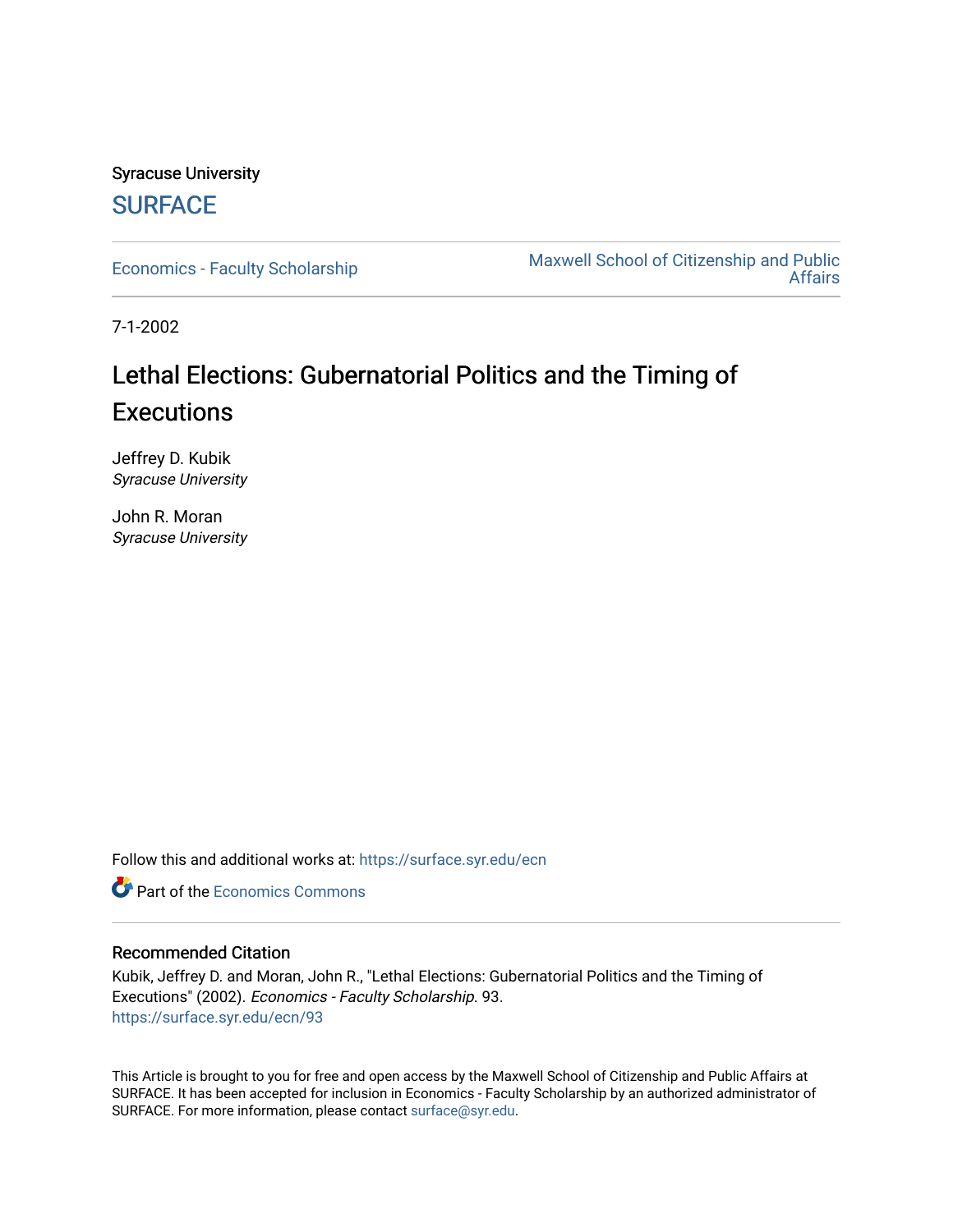**ISSN: 1525-3066** 

# **Center for Policy Research Working Paper No. 40**

# **LETHAL ELECTIONS: GUBERNATORIAL POLITICS AND THE TIMING OF EXECUTIONS\***

### **Jeffrey D. Kubik and John R. Moran**

**Center for Policy Research Maxwell School of Citizenship and Public Affairs Syracuse University 426 Eggers Hall Syracuse, New York 13244-1020 (315) 443-3114 | Fax (315) 443-1081 e-mail: ctrpol@syr.edu** 

> **July 2002 (Revised from September 2001)**

> > **\$5.00**

Up-to-date information about CPR's research projects and other activities is available from our World Wide Web site at **www-cpr.maxwell.syr.edu.** All recent working papers and Policy Briefs can be read and/or printed from there as well.

Electronic copy available at: http://ssrn.com/abstract=1808892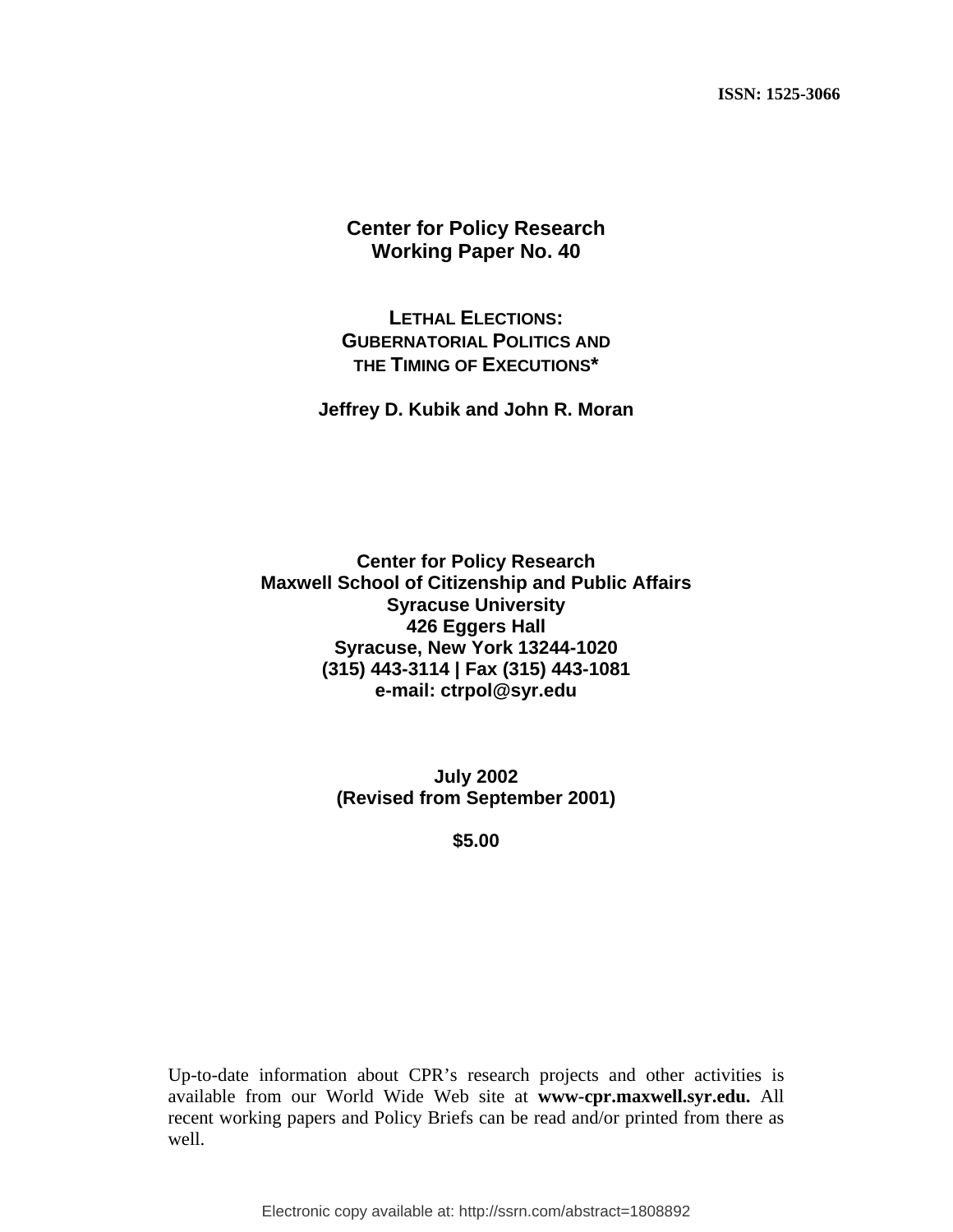# **CENTER FOR POLICY RESEARCH – Spring 2002**

#### **Timothy Smeeding, Director Professor of Economics & Public Administration \_\_\_\_\_\_\_\_\_\_**

## **Associate Directors**

Douglas Wolf<br>Professor of Public Administration<br>Professor of Economics and Pu

Margaret Austin **Douglas Holtz-Eakin** Associate Director,<br>Budget and Administration Budget and Administration Associate Director, Center for Policy Associate Director, Center for Policy Research

Professor of Economics and Public Administration Associate Director, Aging Studies Program Associate Director, Metropolitan Studies Program

### **SENIOR RESEARCH ASSOCIATES**

| Scott Allard Public Administration      |  |
|-----------------------------------------|--|
|                                         |  |
| Arthur Brooks  Public Administration    |  |
| Stacy Dickert-Conlin Economics          |  |
| William Duncombe  Public Administration |  |
|                                         |  |
| Deborah Freund  Public Administration   |  |
| Vernon Greene  Public Administration    |  |
| Madonna Harrington Meyer Sociology      |  |
|                                         |  |
| Bernard Jump  Public Administration     |  |
|                                         |  |
|                                         |  |

| John Palmer  Public Administration               |
|--------------------------------------------------|
| Lori Ploutz-Snyder Health and Physical Education |
|                                                  |
|                                                  |
| Michael Wasylenko Economics                      |
|                                                  |
|                                                  |

### **GRADUATE ASSOCIATES**

| Anna Amirkhanyan Public Administration    |  |
|-------------------------------------------|--|
| Caroline Bourdeaux  Public Administration |  |
|                                           |  |
|                                           |  |
| Christopher Cunningham Economics          |  |
| Tae Ho Eom Public Administration          |  |
|                                           |  |
|                                           |  |
|                                           |  |
|                                           |  |
|                                           |  |
|                                           |  |
| James Laditka  Public Administration      |  |

| Kristina Lambright  Public Administration |  |
|-------------------------------------------|--|
|                                           |  |
|                                           |  |
|                                           |  |
|                                           |  |
| Jennifer Reynolds  Public Administration  |  |
| Adriana Sandu Public Administration       |  |
|                                           |  |
|                                           |  |
|                                           |  |
| Meridith Walters  Public Administration   |  |
|                                           |  |
| Lisa Wilson  Public Administration        |  |
|                                           |  |

### **STAFF**

| Kelly Bogart  Administrative Secretary        |
|-----------------------------------------------|
| Martha Bonney Publications/Events Coordinator |
| Karen Cimilluca  Librarian/Office Coordinator |
| Kim Desmond  Administrative Secretary         |
|                                               |
| Emily NaPier Senior Secretary/Receptionist    |

| Candi PattersonComputer Consultant  |
|-------------------------------------|
| Denise PaulEditorial Assistant, NTJ |
|                                     |
|                                     |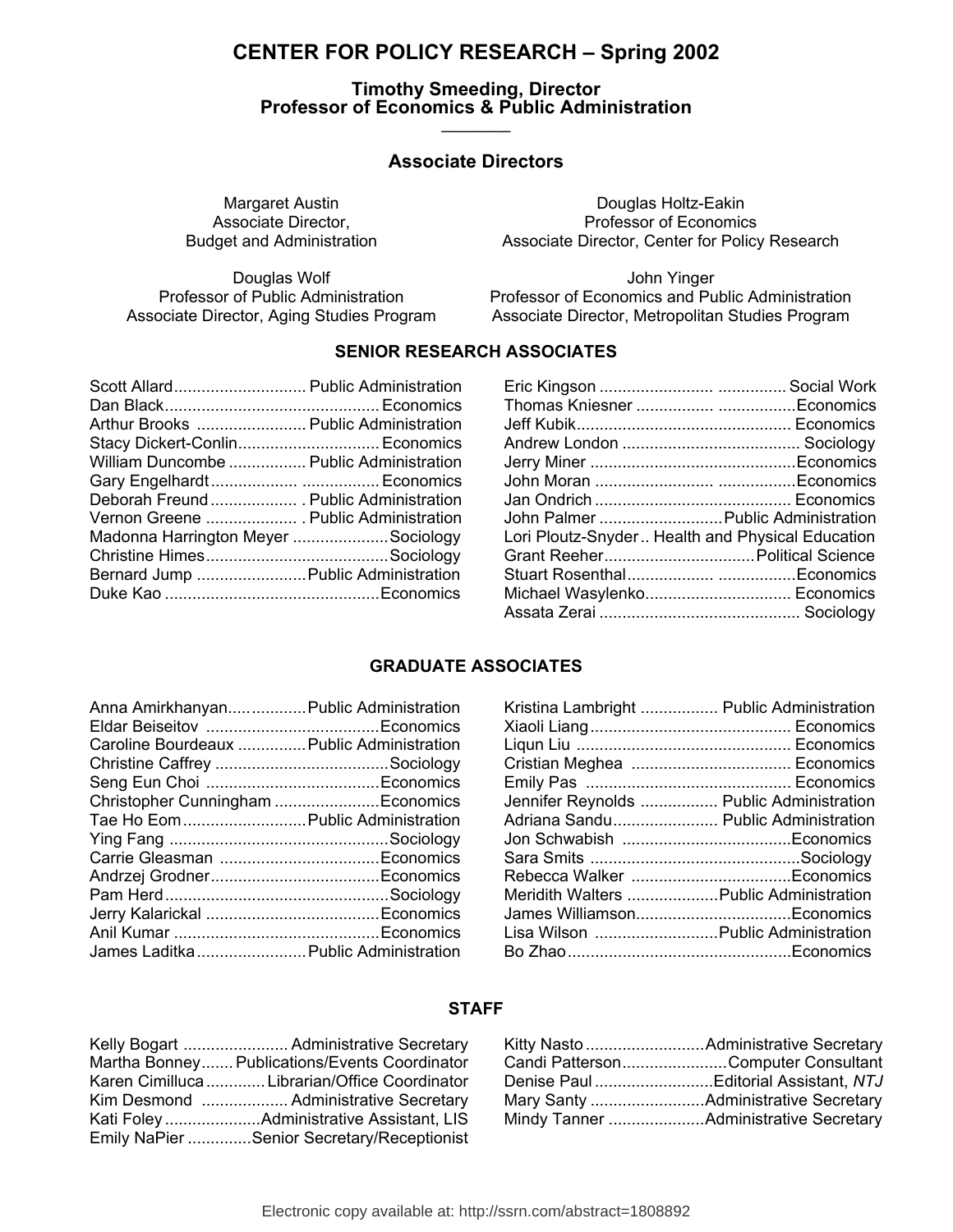# **Abstract**

We document the existence of a gubernatorial election cycle in state executions, suggesting that election year political considerations play a role in determining the timing of executions. Our analysis indicates that states are approximately 25 percent more likely to conduct executions in gubernatorial election years than in other years. We also find that elections have a larger effect on the probability that an African American defendant will be executed in a given year than on the probability that a white defendant will be executed, and that the overall effect of elections is largest in the South. These findings raise concerns that state executions may fail to meet the constitutional requirements stipulated by the Supreme Court in *Gregg v. Georgia* for the administration of state death penalty laws.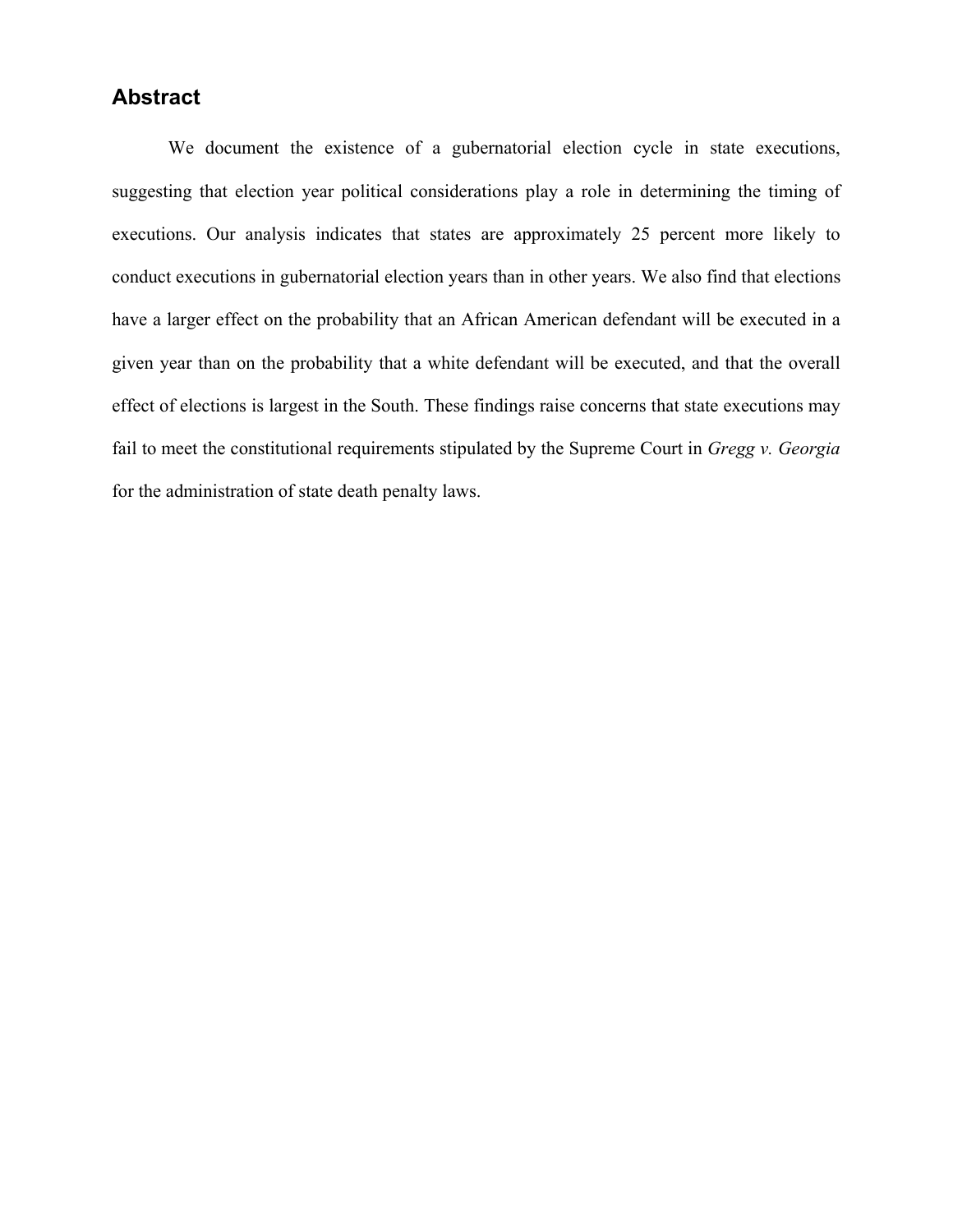# **1. Introduction**

The rapid increase over the past decade in both the number of executions conducted nationally and the number of states that utilize capital punishment has renewed interest in the policy ramifications of death penalty laws and their application. Figure 1 shows the trend in the number of executions by year from 1977 to 2000. In the period from 1976, when the death penalty was again ruled constitutional by the United States Supreme Court in *Gregg v. Georgia*, 428 U.S. 153 (1976), until the early 1990s there was a gradual increase in the number of executions performed by state governments. However, beginning in the early 1990s, the pace at which states have been executing defendants has accelerated rapidly, from approximately 20 executions per year in the early 1990s to a high of roughly 100 in 1999.

 There have also been significant increases over this period in the number of states that have reinstated the death penalty and the percentage of death penalty states that have conducted executions. Figure 2 shows the trend in the number of states that have a death penalty over the sample period. At the beginning of the sample, only 28 states had a death penalty, but over the last twenty years, ten more states have added death penalty laws. As the number of states with the death penalty has increased, the percentage of these states that execute a defendant in a given year has also increased. Figure 3 shows the trends in the percentage of states that use the death penalty over time. Over the last four years of the sample, almost one-half of states with a death penalty used it in any given year.

These trends, although informative about what has occurred nationally, mask sizeable differences in the frequency with which states conduct executions. Table 1 presents the average number of executions performed in each death penalty state for the years that the death penalty was in effect. The majority of death penalty states average less than one execution per year, indicating that executions are rare events in most states. However, there are several states that conduct executions with considerable regularity, including Texas (with approximately ten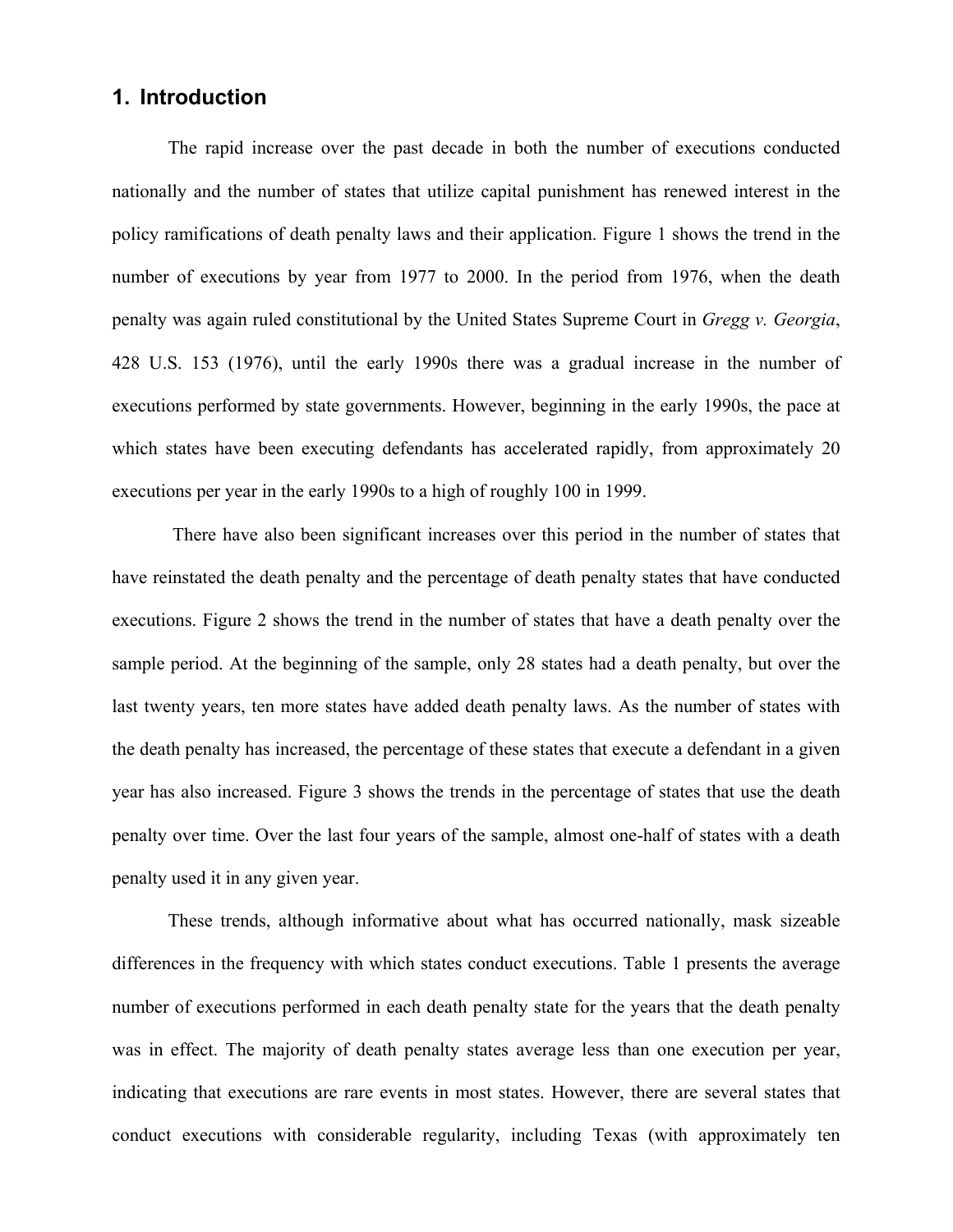executions per year), Virginia (three executions per year), Florida (two executions per year), and Missouri (two executions per year).

In the absence of any consensus on the deterrent effects of capital punishment (see Ehrlich 1975, 1977; Grogger 1990; and Ehrlich and Liu 1999), the focus of recent policy debates has shifted to the possible arbitrary application of the death penalty and the associated implications for defendants' due process rights.<sup>1</sup> This focus is consistent with the conditions set forth by the United State Supreme Court in *Gregg v. Georgia*, where the Court ruled that states could again impose the death penalty provided that its application was neither arbitrary nor discriminatory. In evaluating whether current state practices meet these criteria, policymakers have for the most part focused on racial and other disparities observed at the sentencing stage of the process, with considerably less attention being paid to possible irregularities existing at the time of execution.

In this paper, we conduct an analysis of the impact of gubernatorial elections on state executions.<sup>2</sup> We find that the presence of a gubernatorial election increases the probability of a state execution by approximately 25 percent. We also find that elections have a larger effect on the probability that an African American defendant will be executed in a given year than on the probability that a white defendant will be executed, and that the overall effect of elections is largest in the South. Interestingly, the effect of elections is attenuated by the presence of gubernatorial term limits, which presumably weaken the incentives to manipulate the timing of executions for political gain. Although not definitive, we also present some evidence that the cyclical effects we identify lead to reductions in the amount of time that executed defendants spend on death row.<sup>3</sup>

These results suggest that concerns about legal due process should not be restricted to the sentencing phase, but should also extend to the manner in which defendants are selected for execution. The issue of how gubernatorial discretion is exercised in capital cases has taken on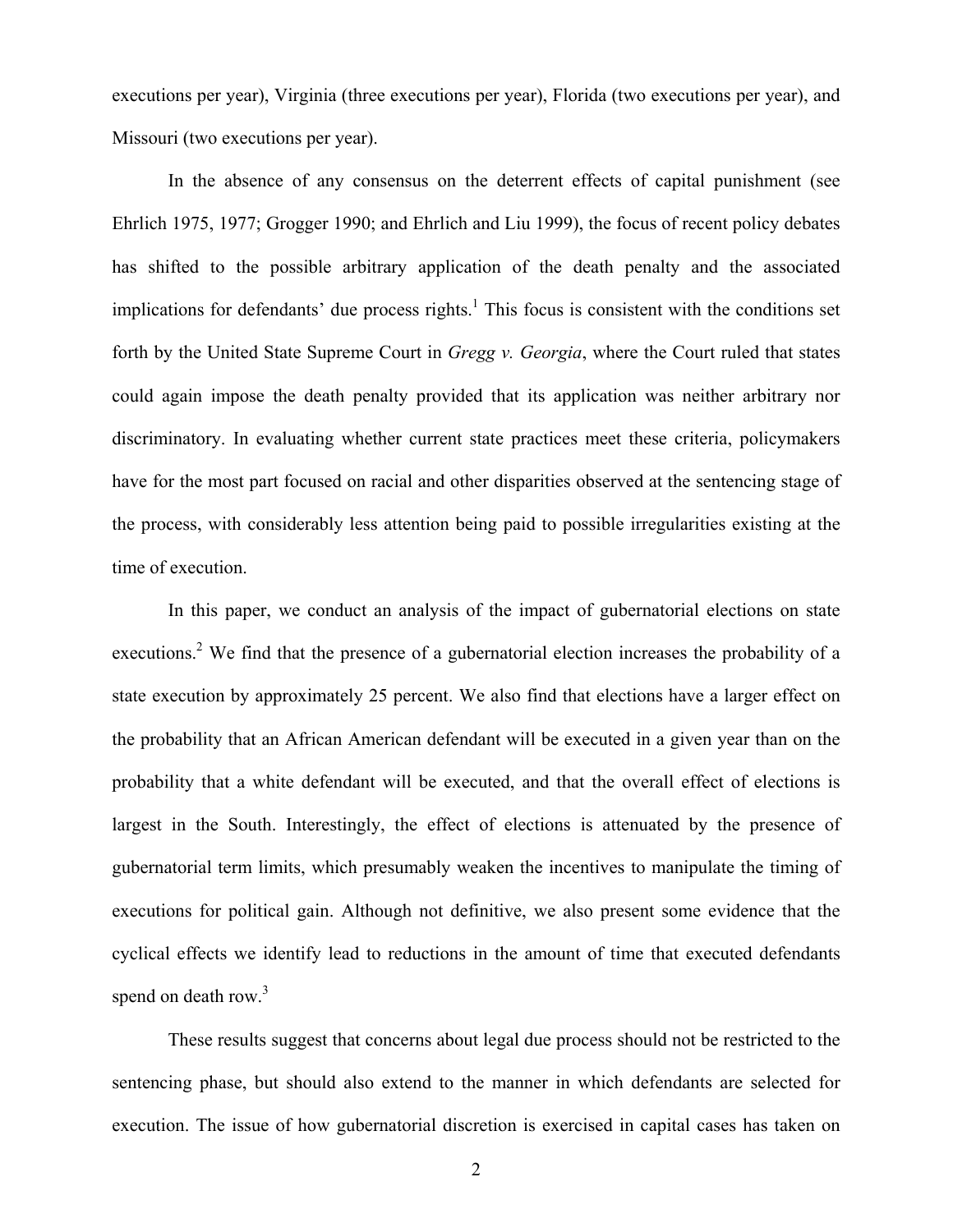increased importance over time as the availability of post-conviction judicial review has been increasingly limited at both the state and federal levels (Langbein 1999; Pridemore 2000). More generally, our findings raise questions about the extent to which states are in compliance with the constitutional requirements for executions set forth by the United States Supreme Court in *Gregg v. Georgia*.

Other recent work has also been concerned about the possibility that political and other extra-legal factors may be playing a role in both the sentencing and punishment phases of capital cases. Culver (1999) documents the widespread politicization of the death penalty at the state level and the sometimes intense political pressure that is brought to bear on elected officials who oppose capital punishment. A well-known example is the removal of Rose Bird and two of her colleagues from the California Supreme Court, the first time in the state's history that appellate judges were removed from office. In a similar case, Penny White, a Tennessee Supreme Court justice, was the first appellate judge in Tennessee to lose a retention election, primarily due to her support for a controversial decision that overturned a death sentence in a high-profile murder case.

Culver also discusses the apparent political pressures that capital cases create for governors. Examples include New Mexico's Toney Anaya (D: 1983-1986), who in his last months in office commuted the death sentences of all five men on New Mexico's death row, and Ohio governor Richard Celeste (D: 1983 to 1991), who commuted the death sentences of seven death row prisoners just four days before leaving office. The timing of executive decisions in these examples suggests that political considerations have played a role in the disposition of capital cases.

Another study, by Langbein (1999), examines whether the same racial and political factors that appear to play a role in determining which defendants receive the death penalty carry over to the decision to perform an execution. Using data on a panel of death penalty states from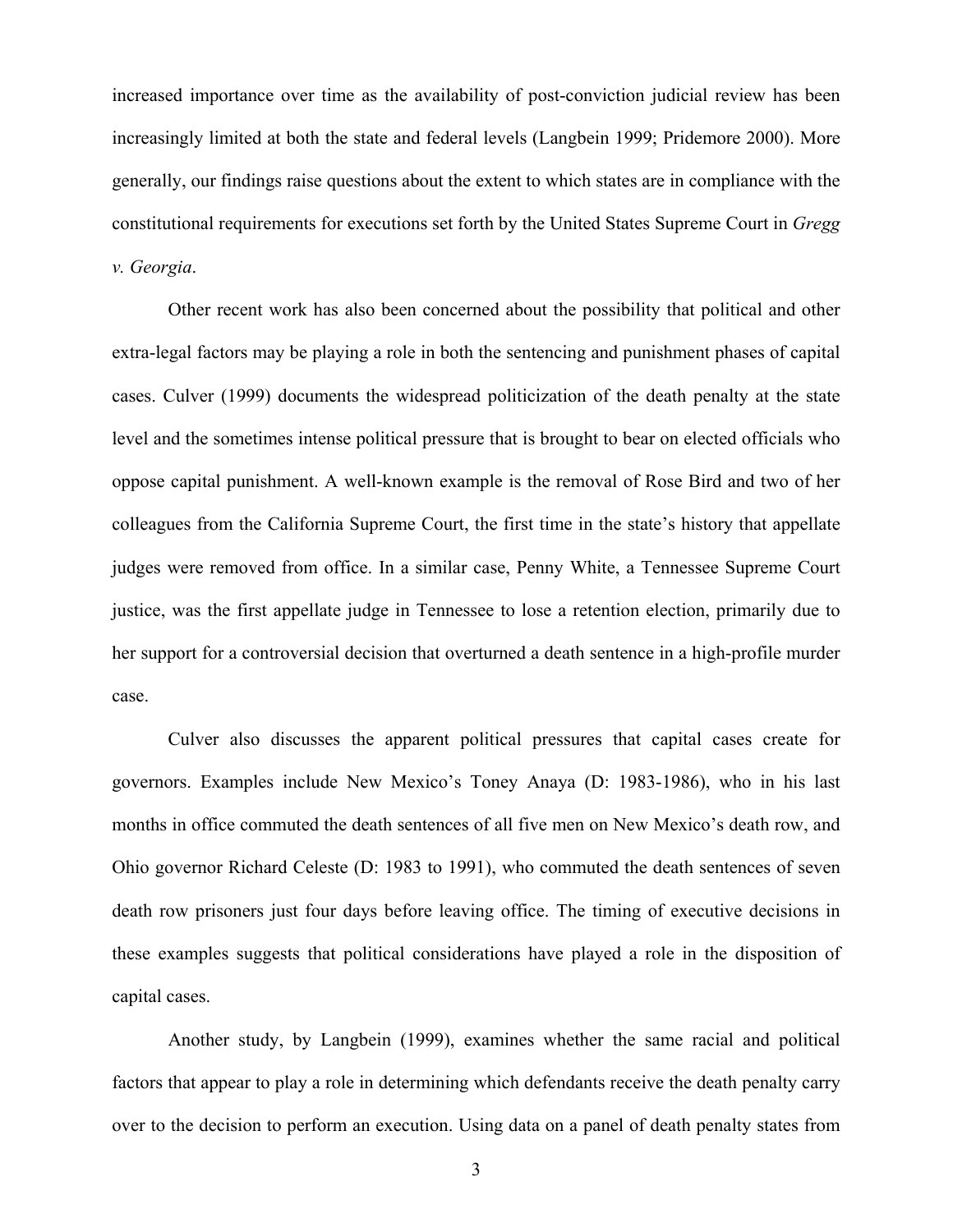1977 to 1992, she finds that the number of executions performed in a state are significantly related to measures of black political power and the adoption by states of restrictions on the postconviction legal options of defendants. She also finds some evidence that the race and gender of victims plays a role, as does the severity of the crime.

Finally, a recent study by Pridemore (2000) examines the determinants of governors' commutation decisions. Using data on 4800 persons sentenced to death in the United States between 1974 and 1995, he finds that the number of commutations per execution in a state declines in gubernatorial election years compared to other years. Although Pridemore's finding of a gubernatorial election cycle in commutation decisions relative to executions is suggestive of the type of political influence that we seek to quantify, our analysis differs from his in several important ways. First, although his study is based on a relatively long panel of data, he does not control for either national trends in executions or state-specific differences in the propensity to execute. Second, given that Pridemore only examines how the number of commutations relative to the number of executions varies over the electoral cycle, his work cannot determine whether this cycle is being driven by changes in commutation behavior, changes in execution behavior, or both.<sup>4</sup> Our work disentangles these effects. Finally, we examine other (related) outcomes that may be influenced by elections, such as differential effects of elections by race, region, and party affiliation of the governor, the impact of term limits, and the effect of elections on the amount of time that prisoners spend on death row.

The paper is organized as follows. In Section 2, we describe the data. In Section 3, we discuss our empirical methodology and present our main findings. Section 4 presents some additional evidence supporting the existence of an election cycle in state executions. Section 5 explores, to the extent possible, how the election effect we document affects the amount of time defendants spend on death row before they are executed. Concluding remarks are offered in Section 6.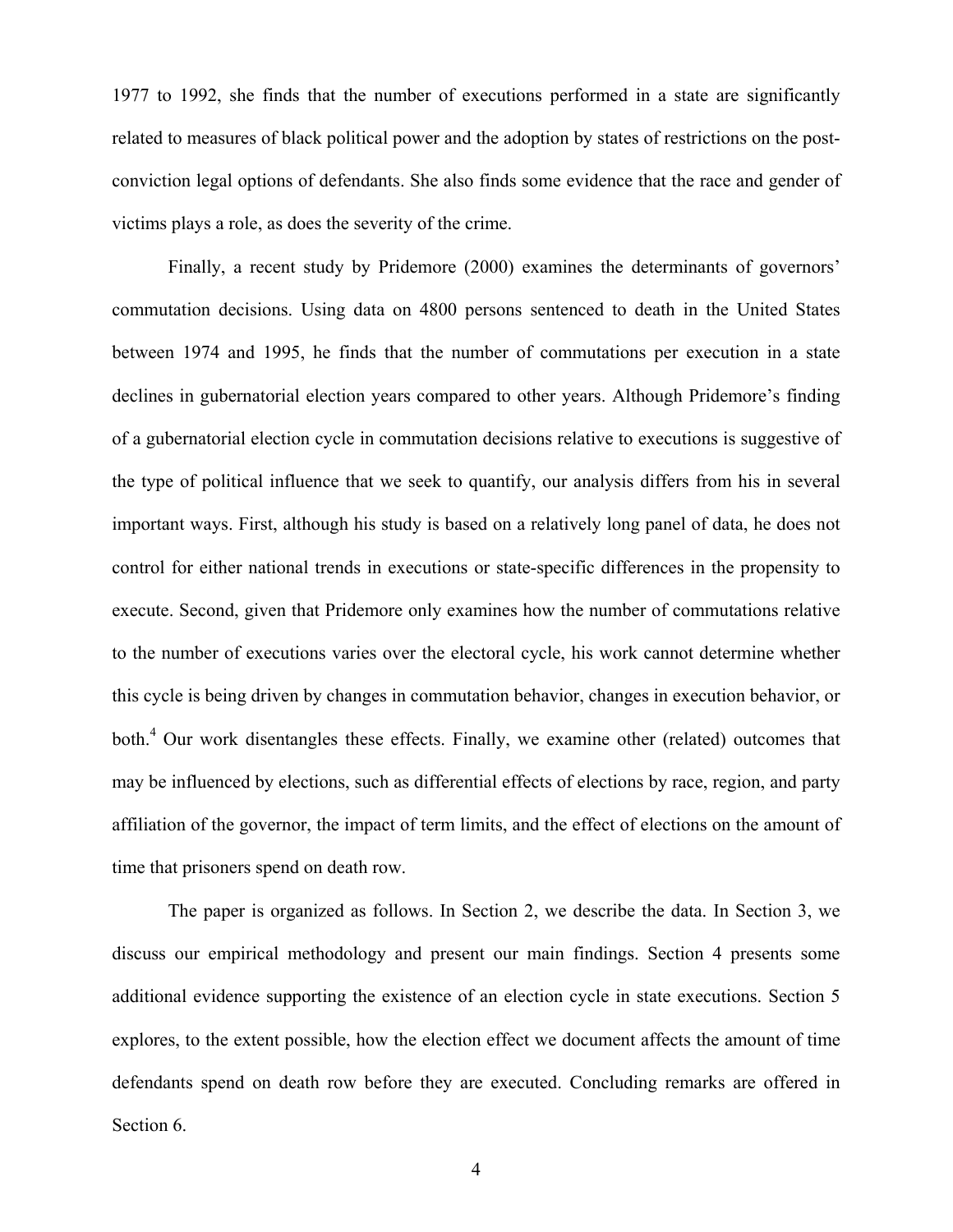# **2. Data**

The execution data come from two sources. The first is a panel of the United States, with yearly observations running from 1977 to 2000. Information on the annual number of executions in a state is taken from publications of the Death Penalty Information Center, and tabulations on the race of defendants executed by states are obtained from the publication "Death Row, U.S.A." (NAACP Legal Defense Fund 2001).

 States are excluded from the sample if they had no death penalty at any time between 1977 and 2000. States that instituted a death penalty during the sample period are included in the data set beginning the year after the death penalty was reinstated.<sup>5</sup> Table 1 lists the states that reinstated the death penalty, the year of the reinstatement and the average number of people who have been executed per year by each state in the years after the death penalty was reinstated.

 Summary statistics of this panel of states are presented in Table 2. In about one quarter of the state/year cells in the sample, there is at least one execution; on average, there are about 0.8 executions per year in a state with the death penalty. About 55 percent of these executions are of white defendants, and about 36 percent are African-Americans.

 We also have information on all persons sentenced to death since 1972 from the Bureau of Justice Statistics publication*, Capital Punishment in the United States: 1973-1999*. This data set contains information on the demographic characteristics of death row inmates, their criminal backgrounds, and the amount of time that each spent on death row. For each year that a state has at least one execution between 1977 and 1999, we calculate the average time on death row for the defendants executed that year. <sup>6</sup> On average, the wait on death row is slightly less than 10 years.

 Data on the timing of gubernatorial elections is taken from *The Book of the States* (Council of State Governments 2001). Election cycles vary across states for several reasons. First, some states have gubernatorial elections every two years while most states have elections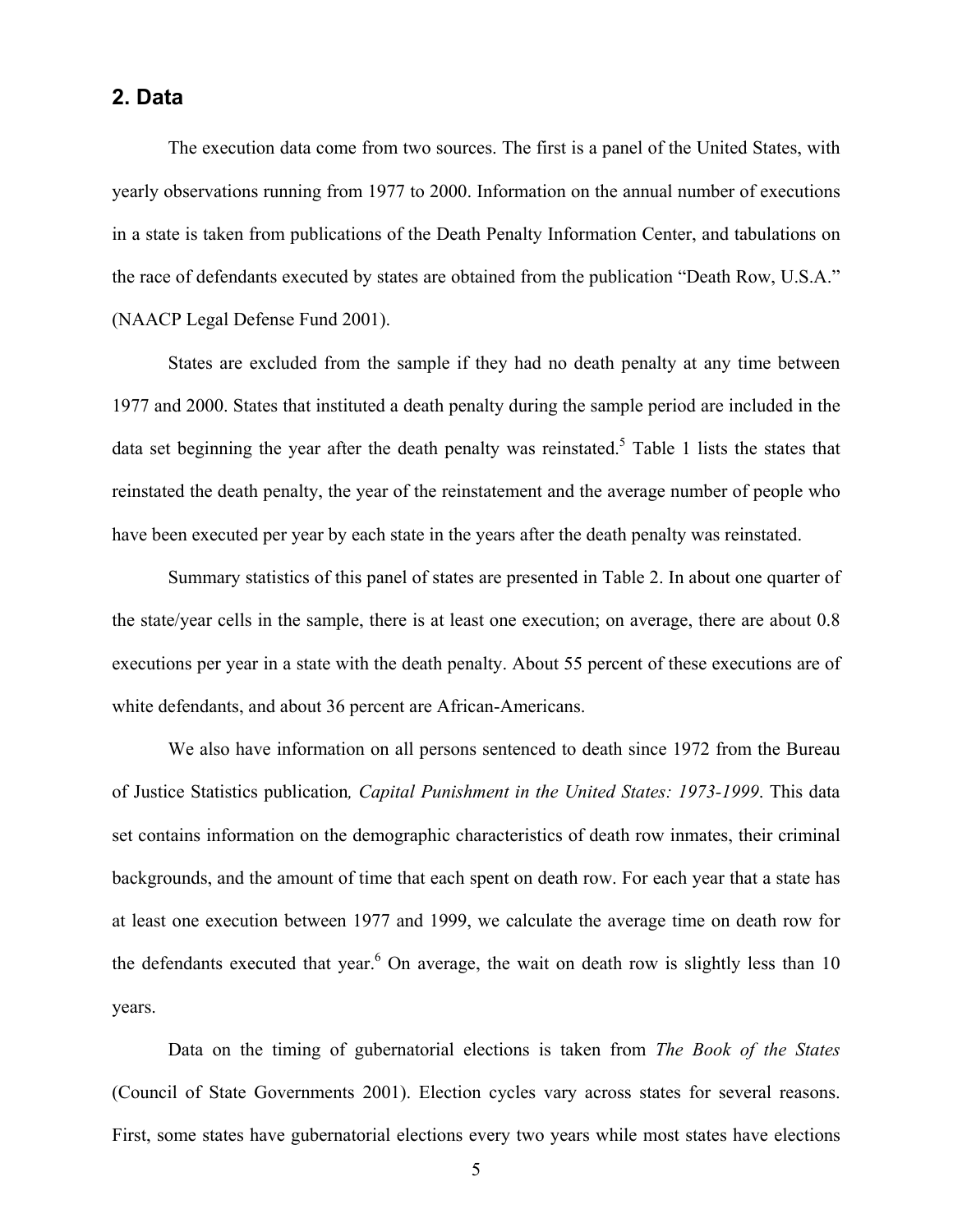every four years. Also, most states schedule their elections on even calendar years, but there is a significant minority of states that hold elections in odd years. Finally, among states with a fouryear election cycle during even years, some hold elections in presidential election years while others have elections at the midpoint of presidential terms. There is a similar staggering for states with four-year cycles that hold elections in odd years.

# **3. Election Cycles in State Executions**

To measure the effect of gubernatorial elections on executions, we begin by estimating a probit model of the form:

$$
Pr\left(\text{Execution}_{i,t}\right) = \Phi\left(\alpha + \beta \text{Electronic Indicator}_{i,t} + \varphi_t + \gamma_i + \eta_{i,t}\right) \tag{1}
$$

where  $i$  indexes states and  $t$  indexes time. *Execution*<sub>it</sub> is an indicator that state  $i$  had at least one execution in year *t*; *Election Indicator*  $_{i,t}$  is an indicator that state *i* had a gubernatorial election in year *t*.  $\varphi_t$  is a full set of year effects;  $\gamma_i$  is a full set of state effects, and  $\eta_{i,t}$  is a set of state linear time trends.

The coefficient of interest is  $\beta$ , which measures how having a gubernatorial election in a state affects the probability that the state has an execution that year. The year dummies control for national trends in executions that may be correlated with gubernatorial elections. The state fixed effects control for any fixed state-specific omitted variables that may be correlated with the propensity of states to hold executions, and the state trends control for linear changes over time in the propensity of a state to perform executions that might be correlated with elections. Therefore,  $\beta$  is identified by differences in execution behavior in states with and without a gubernatorial election in a given year that are different than their linear trends.

We concentrate on the probability that a state has at least one execution in a given year, rather than on the number of executions performed, for a couple of reasons. First, as discussed in the Introduction, executions are rare in most states; the majority of death penalty states have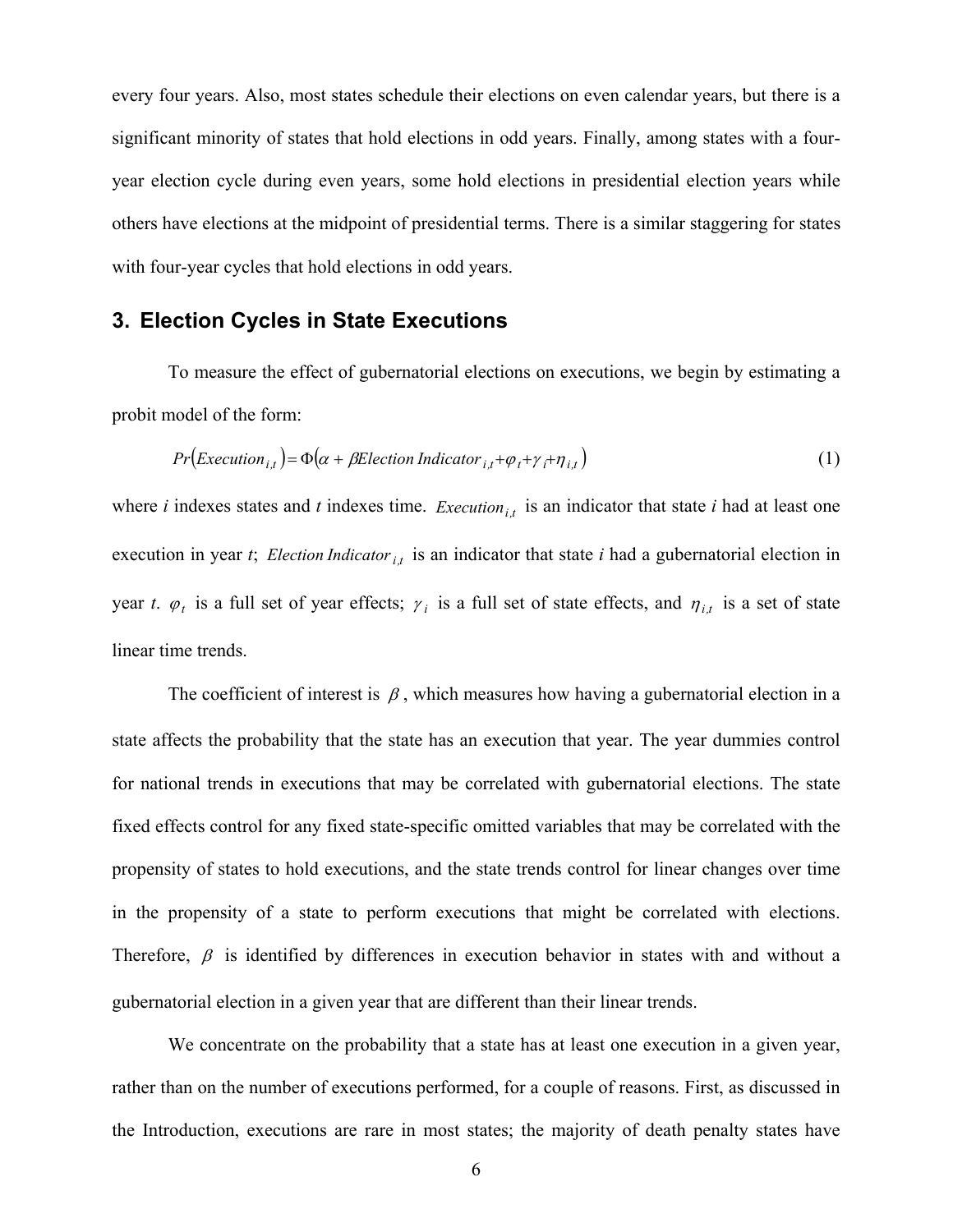either no executions or one execution per year during the sample period. Table 3 presents a tabulation of the frequency of executions for the 842 state/year observations in our sample. In a large majority of state/year cells, there are no executions. For years in which states do hold executions, more than half of the time they have only one execution. Thus, for most states, the primary source of variation in their propensity to execute is based on whether they have any executions in a given year.

Second, if there is an effect of elections on execution propensities, we would expect it to be concentrated on the margin where the political benefit of holding an additional execution is likely to be the largest. Because, from a political perspective, there are probably diminishing returns to conducting executions, it seems likely that the marginal benefit of performing an execution would be largest in states where executions are uncommon. In states that rarely execute, an additional execution often attracts substantial press coverage; whereas in states where executions are commonplace, an extra execution typically generates little coverage. As a result, if there is an election cycle in state executions, we would expect it to be most pronounced along the zero-one margin. Later, we will also estimate a count model that restricts the marginal effect of an election to be constant and independent of the number of executions conducted.

 The estimates from the probit model are presented in Table 4, using our sample of executions from 1977 to 2000. Column (1) displays the results of the estimation of Equation (1). The coefficient on the election indicator is positive and statistically different from zero. The estimated marginal probability suggests that a gubernatorial election increases the probability of a state execution by slightly less than 6 percentage points. Evaluated at the mean execution probability observed in our sample, this estimate indicates that states are about 25 percent more likely to perform an execution in an election year than in other years.

 We are concerned that the state linear trends might not be adequately controlling for time-varying omitted variables that are correlated with elections and the probability that a state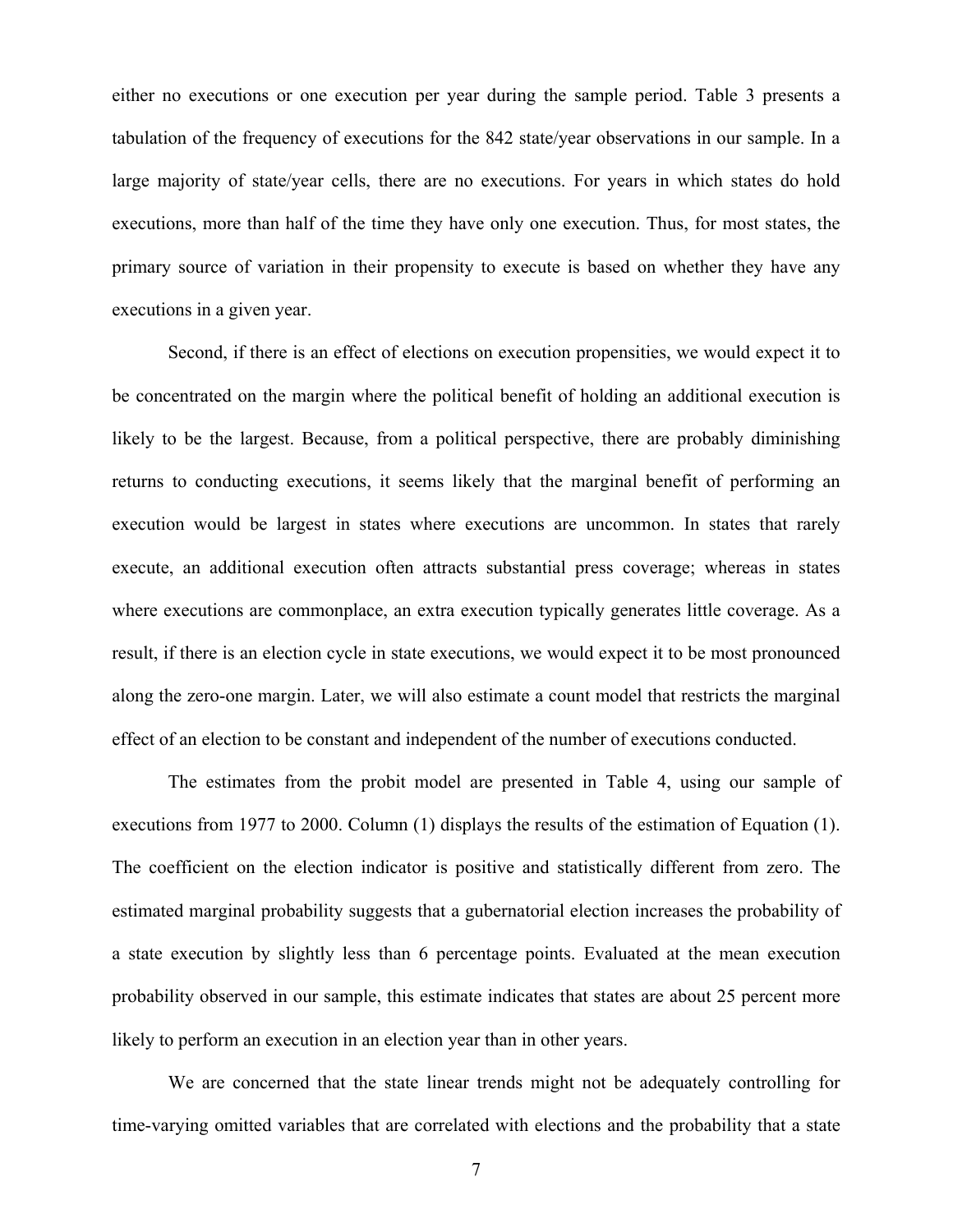holds an execution. Therefore, we investigate the robustness of our results to two alternative specifications. In Column  $(2)$ , we add division  $\times$  vear interactions to the model presented in Equation (1). The divisions are the nine Census divisions of the United States.<sup>7</sup> Adding these interactions controls for any division-level time-varying omitted variables that are correlated with the likelihood that a state performs an execution. The coefficient on the election indicator is again positive and statistically different from zero. The marginal effect of an election is slightly bigger than the estimate in Column (1), but an election still increases the probability of an execution by about 25 percent.<sup>8</sup>

We add governor fixed effects to the model presented in Equation (1); these are dummy variables for each individual who served as governor in a state over the sample period. The results are presented in Column (3) of Table 4. The coefficient on gubernatorial elections is identified in this specification by examining whether the propensity to perform executions varies across election and non-election years within each individual governor's tenure in office.<sup>9</sup> The estimate of the effect of an election using this model is again slightly larger than our previous estimates and still statistically different from zero. The marginal effect of an election in this model implies an increase in the probability of an execution of slightly less than 7 percentage points, which represents more than a 25 percent increase over the baseline execution probability.

 Finally, we add additional control variables to the specification that includes governor fixed effects. In Column (4), we include two measures of state economic performance: the state unemployment rate and state per capita income. The addition of these variables does not change the effect of gubernatorial elections on execution probabilities. In Column (5), we add measures of the state death row population at the beginning of each year. The first variable is the number of people on death row in the state and the second is the percentage of the death row population that is white. These additional controls also have little effect on our parameter estimates. We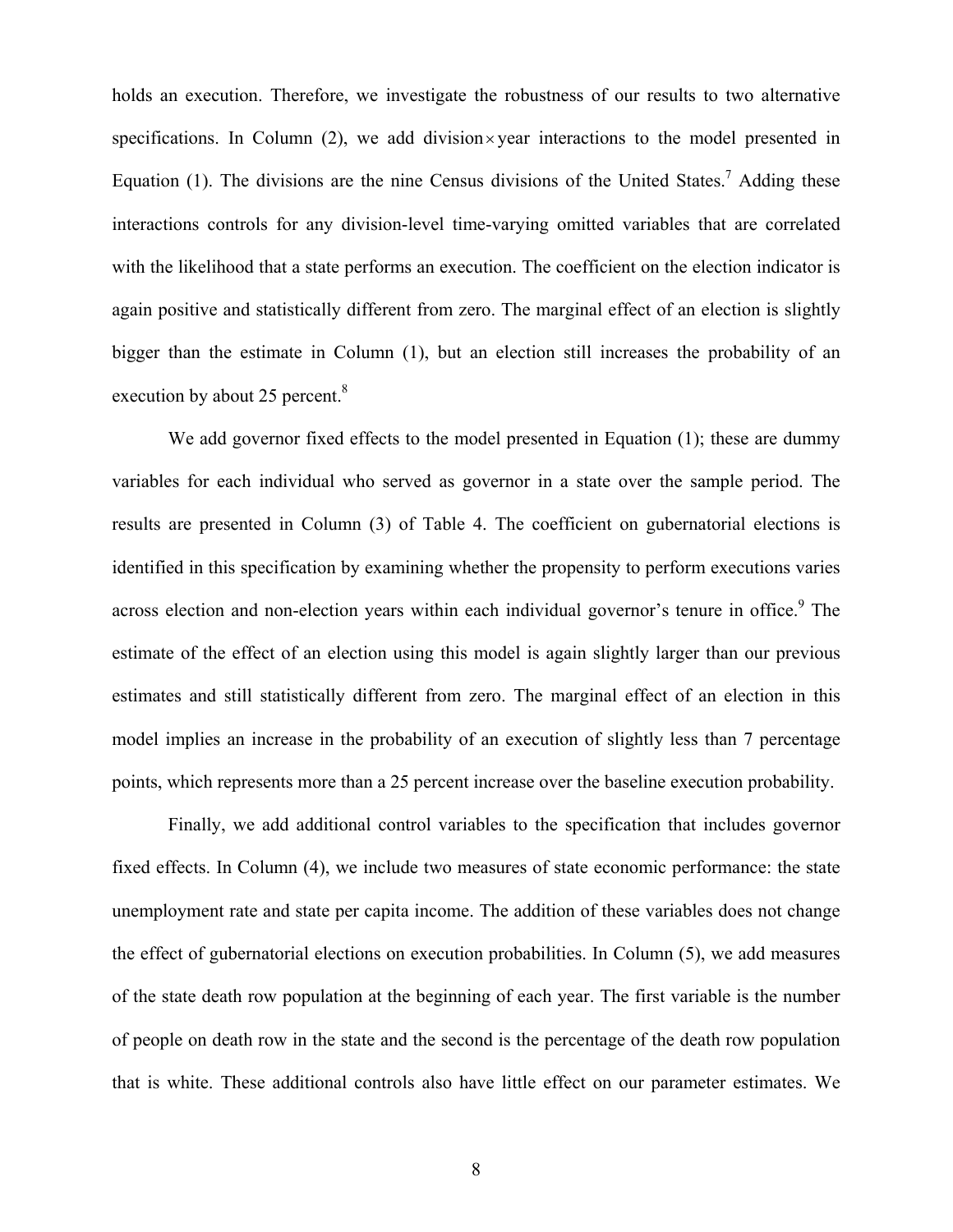have also included all of these state-level controls in our subsequent models; again, they do not affect our estimates of interest. For brevity, we do not report these results.

 Given our finding that elections increase the probability of an execution in a state, we next examine whether the effect of an election on the likelihood of a state execution varies by the race of the defendant. We re-estimate Equation (1) with two separate dependent variables: the first is an indicator for whether a state executes at least one white defendant in a given year and the second is an indicator for whether a state executes at least one African American defendant in a given year. These results are presented in Table 5. Columns (1) through (3) present the results for the executions of white defendants using: in Column (1), our basic probit model with statespecific trends; in Column  $(2)$ , division  $\times$  year effects; and in Column  $(3)$ , governor fixed effects. In all specifications, the effect of gubernatorial elections is positive but small and not statistically different from zero; a gubernatorial election only increases the probability that a state executes a white defendant by between 7 percent (Column (1)) and 13 percent (Column (2)).

 On the other hand, as shown in Columns (4) through (6), there is a large effect of elections on the probability that a state executes an African American in all specifications. The effect of a gubernatorial election is positive, large and statistically different from zero in all specifications, implying that a gubernatorial election increases the chance there is at least one execution of an African American defendant by between 29 percent (Column (6)) and 37 percent (Column  $(5)$ ).<sup>10</sup> In the literature on sentencing, it is often noted that attempts to determine the pure effect of race on the receipt of the death penalty are confounded by the fact that African Americans are more likely to be involved in murders with aggravating circumstances (Langbein 1999). To investigate this possibility, we estimated the same probit models as were used for black defendants, but changed the dependent variable to the probability that the state executes at least one defendant who was involved in a multi-victim homicide in a given year. The election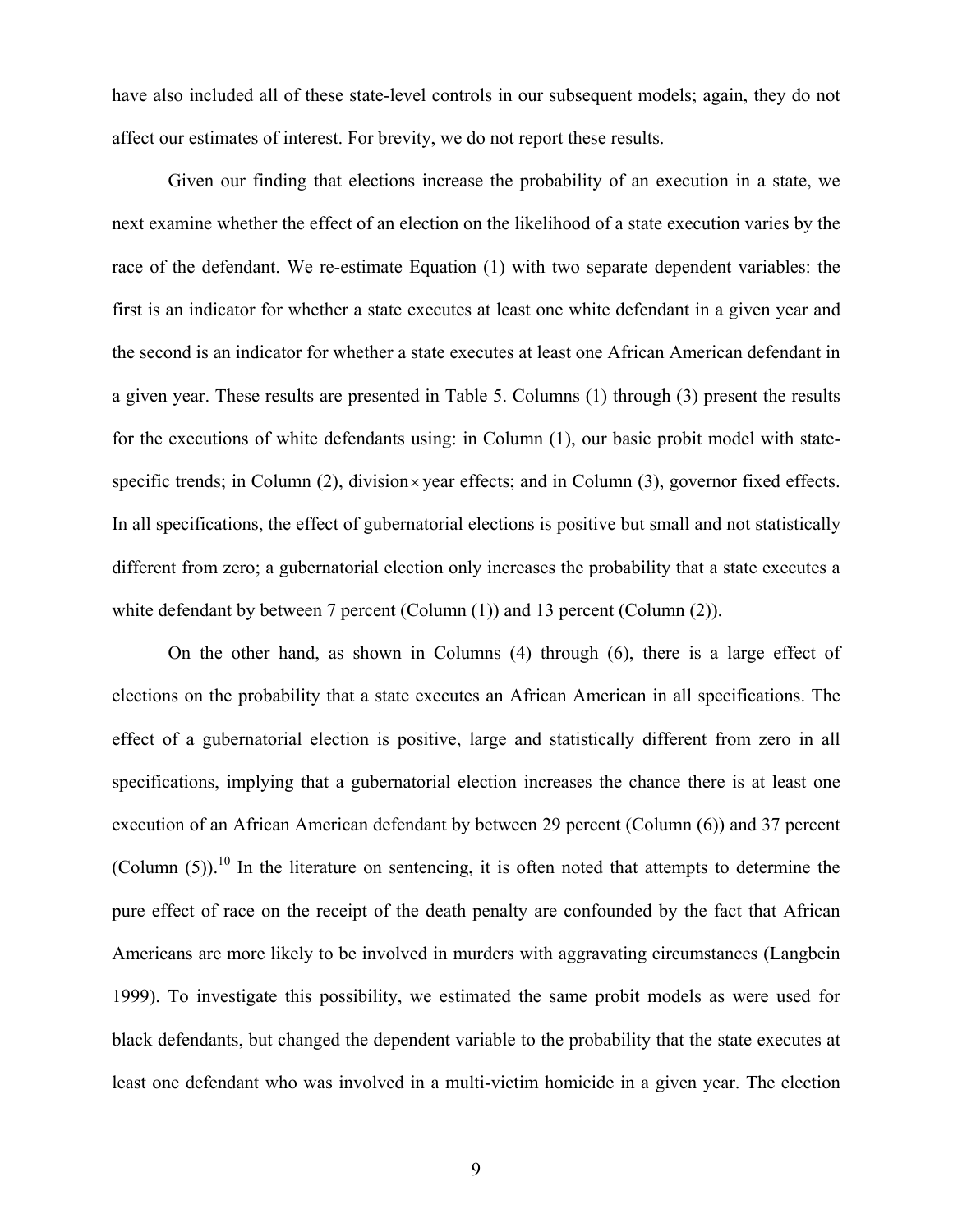coefficients from these models were two to three times smaller than the coefficients from the corresponding models for black defendants and were not statistically different from zero.

There are also differences in the effect of gubernatorial elections on executions by region of the country. We divide the United States into the South and the rest of the country and estimate a probit model that allows the effect of gubernatorial elections to vary across these regions.<sup>11</sup> The model specification is:

 $Pr(Execution_{i,t}) = \Phi(\alpha + \beta_1 Electronic \\equiv_{i,t} + \beta_2 Electronic_{i,t} \times South\;Indication_{i,t} + \varphi_t + \gamma_i + \eta_{i,t})$  (2) where  $j$  indexes regions. *South<sub>i</sub>* is an indicator that state  $i$  is in the South, and the other variables are defined as before.<sup>12</sup>  $\beta_2$  is the coefficient of interest, which measures whether the effect of gubernatorial elections on execution probabilities is different in the South than the rest of the United States.<sup>13</sup> The results of this estimation are displayed in Table 6. Column (1) presents the basic estimates, Column  $(2)$  adds division  $\times$  year effects to the regression specification, and Column (3) adds governor effects. All specifications produce similar patterns in the coefficients on the direct election effect and the interaction term, suggesting that the positive effect of gubernatorial elections on the probability of executions is concentrated in states in the South.

Using a similar methodology, we also examine whether there are differences in the effect of gubernatorial elections on executions based on the party affiliation of the governor. The model specification is:

$$
Pr\left(\text{Execution}_{i,t}\right) = \Phi\left(\alpha + \beta_1 \text{Electronic}_{i,t} + \beta_2 \text{GOP} \text{Government}_{i,t} + \beta_3 \text{Electronic}_{i,t} \times \text{GOP}_{i,t} + \varphi_t + \gamma_i + \eta_{i,t}\right)
$$
 (3)

where *GOP Governor<sub>i,t</sub>* is an indicator that the sitting governor in the state is a Republican, and the other variables are defined as above.  $\beta_3$  is the coefficient of interest, which measures whether the effect of elections on executions is different in states with a Republican governor than in states with other governors. The results are presented in Table 7. For all three sets of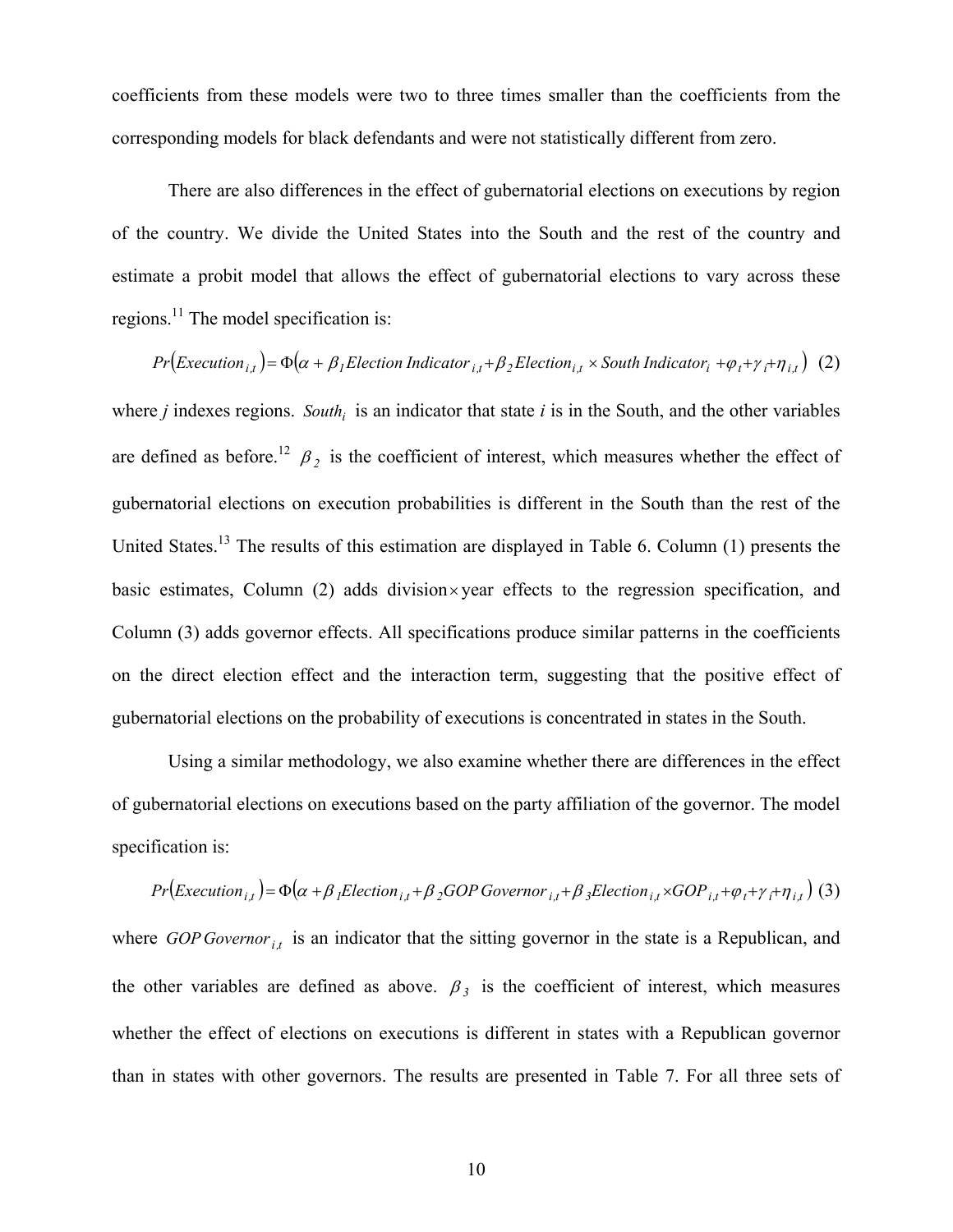controls, we find little difference in the effect of elections for states with Republican governors compared to other states.<sup>14</sup>

Our final cut of the data is to examine whether the effect of elections on the probability of executions differs for states with gubernatorial term limits compared to other states. In a state in which an administration can only be reelected a limited number of times, there might be less of an incentive to manipulate executions. Our model specification is:

 $Pr(Execution_{i,t}) = \Phi(\alpha + \beta_1Election_{i,t} + \beta_2Term\ Limit_{i,t} + \beta_3Election_{i,t} \times Term\ Limit_{i,t} + \phi_t + \gamma_i + \eta_{i,t})$  (4) where *Term Limit<sub>it</sub>* is an indicator that state *i* has a gubernatorial term limit in year *t*, and the other variables are defined as before.15 The coefficient on the interaction term measures whether elections have a different effect in states with term limits than other states. Table 8 displays the estimates of Equation (4). In all three specifications, the effect of elections in states with term limits is smaller than in other states. In the specifications with state time trends (Column (1)) and governor fixed effects (Column (3)), the difference is statistically significant at conventional levels. 16

# **4. Additional Evidence**

Instead of estimating how gubernatorial elections affect the likelihood that a state holds an execution, we can also measure how elections affect the number of executions held in a state in a given year. To do this, we estimate a count model in which the independent variables are the same as in our probit models, but the dependent variable is the number of executions that a state holds in a year.

 Results for three negative binomial regressions are presented in Table 9. The coefficient on the indicator for a gubernatorial election in Column (1) is positive but imprecisely estimated. The implied marginal effect of a gubernatorial election is about 0.17 additional executions in a state, an increase of about 20 percent. In Column  $(2)$ , division  $\times$  year effects are again added to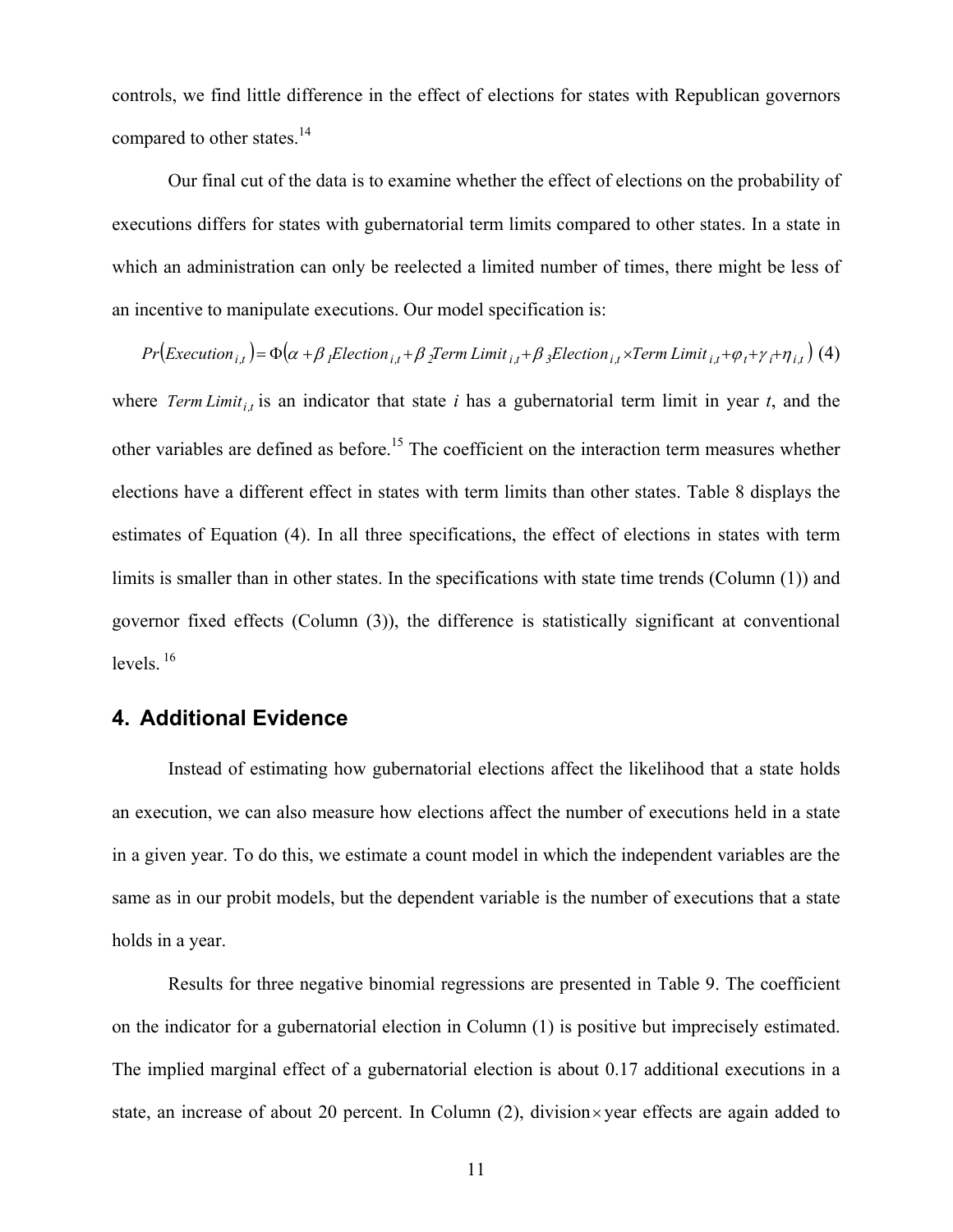the model specification. The effect of elections is again positive and now statistically different from zero at the 10 percent significance level. The calculated marginal effect implies that an election increases the number of executions in a state by about 30 percent. Finally, in Column (3) we add the governor effects. The coefficient on gubernatorial elections is similar to the previous specification and is statistically different from zero.<sup>17</sup>

 One drawback of using a count model is that it constrains the estimated marginal effect of an election on the likelihood a state has an extra execution to be constant, no matter how many executions a state has in a given year. As discussed above, we expect the effect of elections to be more important in states that typically have few executions and to be less of a factor in high execution states. This may explain why our count model results are weaker than the estimates from our probit models.

As a sensitivity check on our probit models, we estimated a multinomial logit model to examine the effect of gubernatorial elections on the transitions of all death row inmates out of death row. The sample includes every death row inmate each year he is on death row, using the data set from the Bureau of Justice Statistics. Four outcomes can occur during the year. The inmate could either continue to stay on death row or leave death row because he was executed, died for other reasons, or his sentence was overturned.<sup>18</sup> Table 10 shows the annual probability of these transitions in our data set. In our multinomial logit model, the probability of outcome *j* occurring is given by:

$$
p_{j} = \frac{\exp(X^{j}\beta_{j})}{D}, j=1,2,...m-1
$$
 (5)

and

$$
p_m = \frac{1}{D}
$$

where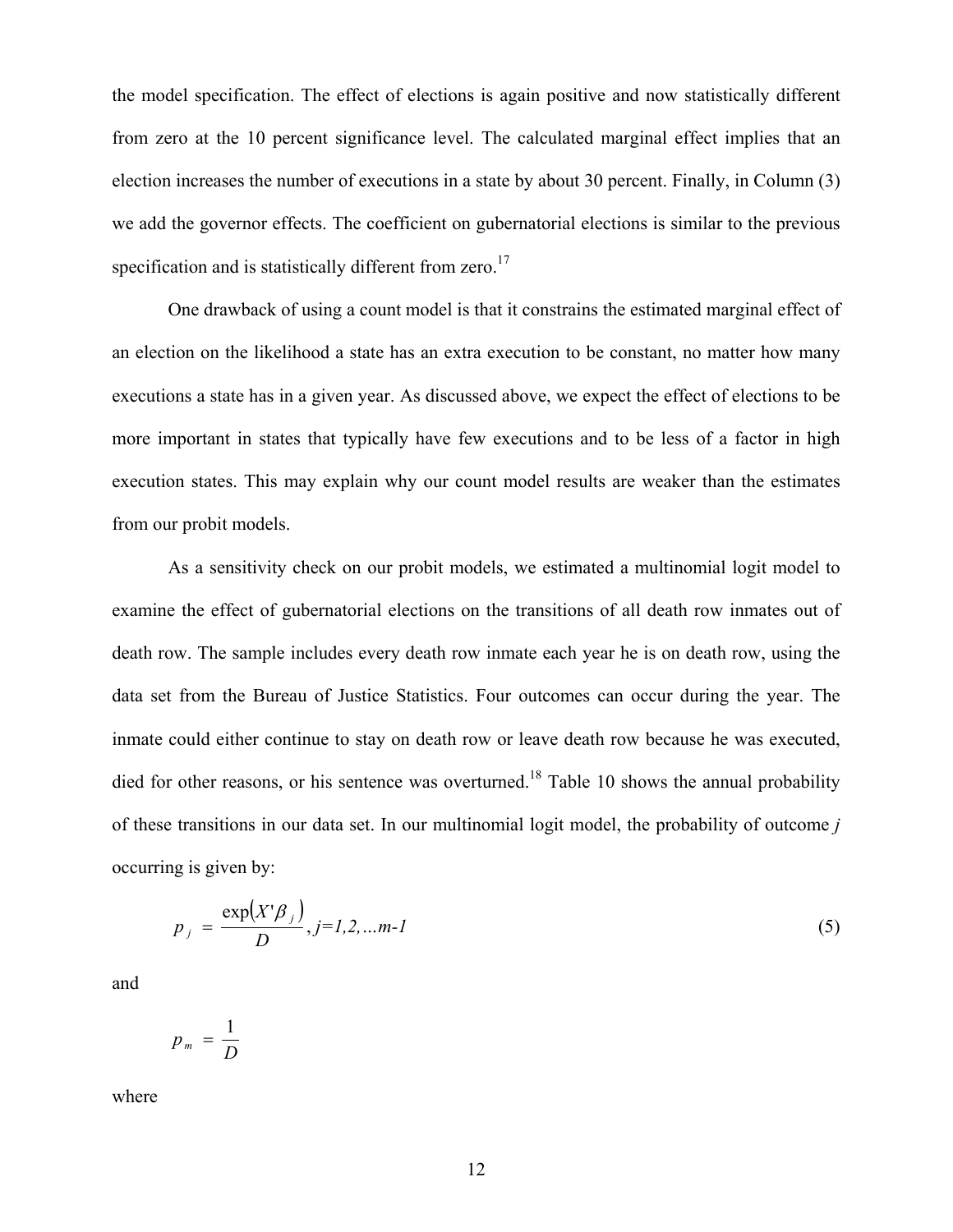$$
D = 1 + \sum_{j=1}^{m-1} \exp(X^{\prime} \beta_j),
$$

 $(j=1,2,...m)$  are the different outcomes that can occur to a death row inmate in a year,  $p_j$  is the probability that outcome *j* occurs, *X* is a vector of characteristics, and  $\beta$  *j* is the vector of coefficients pertaining to outcome *j*.

 As with a simple bivariate logit model, the coefficients in a multinomial logit are estimated only up to a scale factor, while the coefficients for the reference choice ( $\beta_m$ , staying on death row in this application) are set equal to zero. The explanatory variables included in the model are an indicator for whether there is a gubernatorial election in the state the year of the observation, various demographic characteristics of the inmate (dummies for race, sex, marital status, education and time on death row), and our standard set of state and year effects and state linear trends. As with the count models, this model does not allow for different effects of elections on the movement of prisoners off death row based on the number of executions that have occurred in the state.

 The results of this estimation are presented in Table 11. We are most interested in two transitions out of death row: executions and overturned sentences. Therefore, the coefficients we present measure the effect of gubernatorial elections on the probability that a defendant is executed instead of remaining on death row and the probability that a defendant has his sentence changed instead of remaining on death row.

Columns (1) through (3) present the estimates of the execution transition. The first Column shows the results of our basic model; the effect of a gubernatorial election is positive and statistically different from zero at the 10 percent level of significance.<sup>19</sup> The implied increase in the probability of an execution in an election year is approximately 0.38 percentage points, or about a 30 percent increase relative to the baseline probability. In Column (2), we add division× year effects to the model specification. Again there is a positive estimated effect of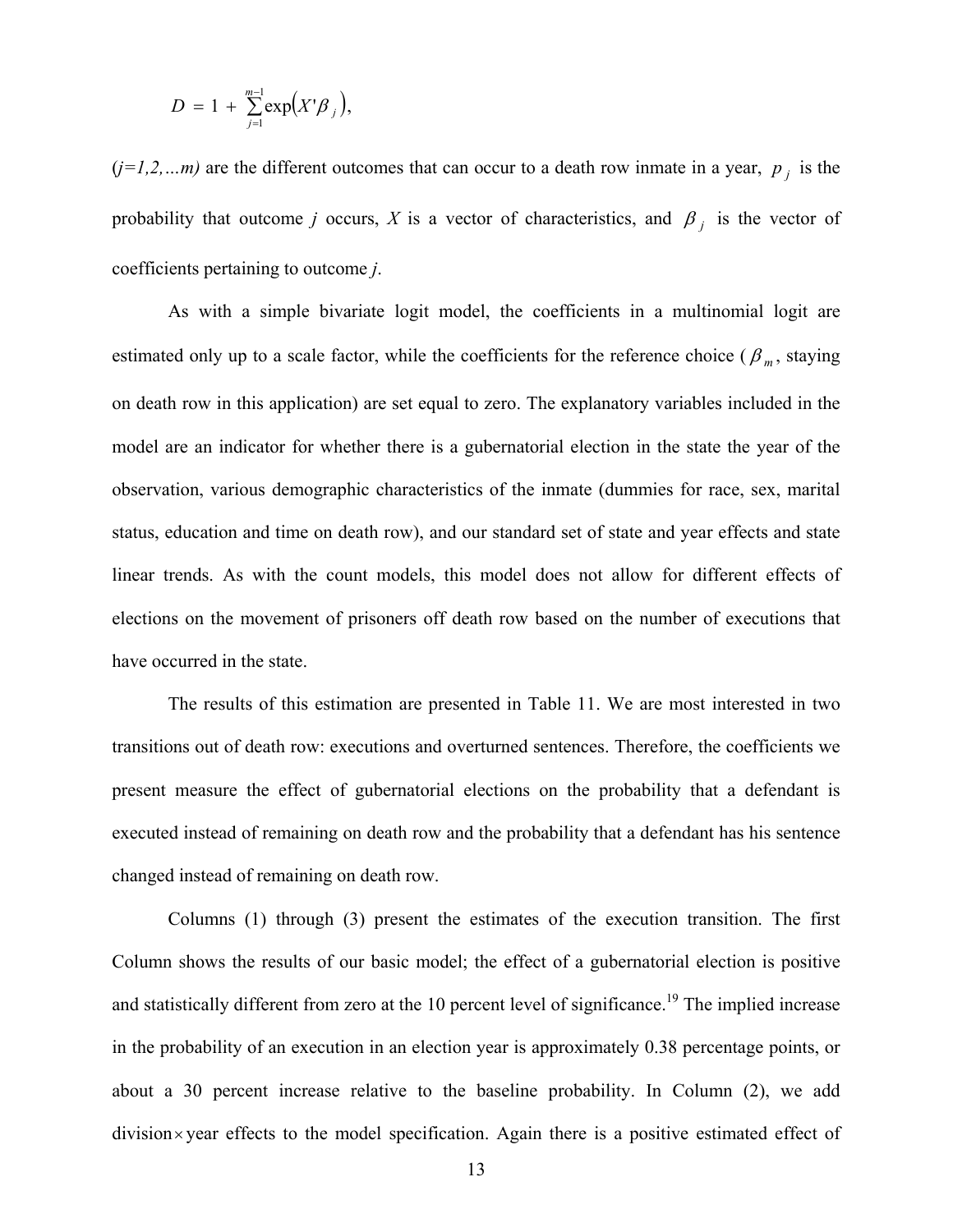elections on the probability an inmate is executed, and the estimate is statistically different from zero. The implied increase in the probability that a defendant is executed in an election year is about 50 percent in this specification. Finally, in Column (3), we add governor effects; the coefficient on the election indicator is similar to the previous specifications, but the standard error is very large and the effect is not statistically different from zero. Columns (4) through (6) present the estimates of the sentence change transition. In all specifications, the effect of an election year is small and not statistically different from zero.

In an effort to better understand the source of the election cycle in executions, we examine whether changes in commutations can explain the increase in executions during election years. Using the Bureau of Justice Statistics data on all death row inmates, we calculate the number of commutations performed in each state each year. We then estimate whether states are more or less likely to commute death sentences during election years than other years. The probit specification we use is identical to Equation (1), except that the dependent variable is an indicator for whether the state commutes a death sentence in a given year. Results of this estimation are reported in Table 12. Using our usual sets of controls, we find no evidence that states are more or less likely to commute death sentences during election years.<sup>20</sup> Therefore, it does not appear that the election cycle in executions is being driven by changes in commutation behavior. $21$ 

# **5. Issues Related to Timing**

 In this section, we explore the temporal process that leads to additional executions in election years relative to non-election years. We study whether the election cycle in state executions is generated by, on average, moving executions up in time or holding them back. This distinction is of interest because the latter scenario would not appear to compromise the due process rights of death row inmates while the former scenario might. As discussed below, the data do not permit us to directly test whether the additional executions held in election years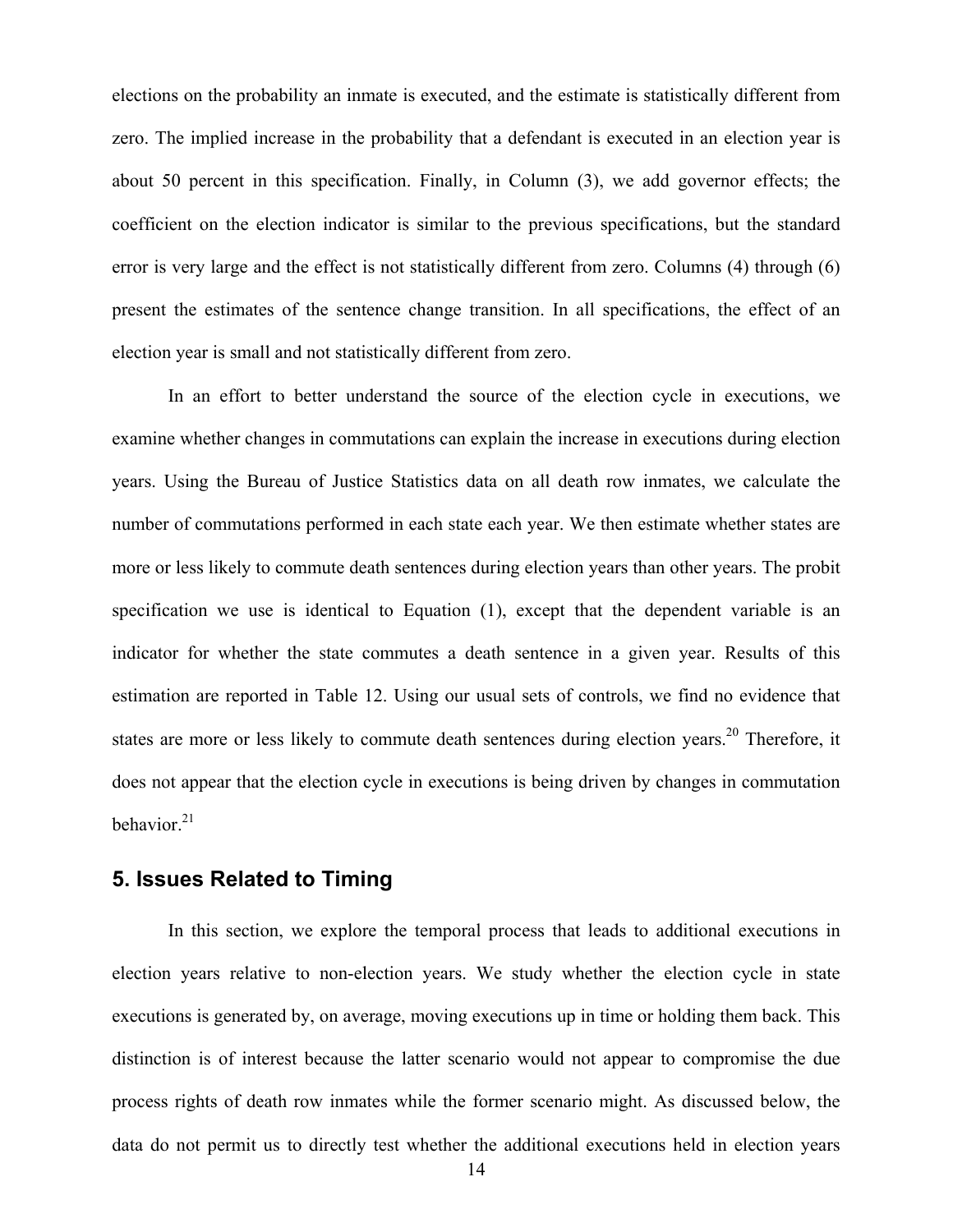represent "extra" executions that would not have occurred otherwise, or whether they instead reflect substitutions over time from among a fixed stock of executions. Of course, these two possibilities are not mutually exclusive.

We investigate whether defendants executed during election years stayed on death row for shorter periods of time than defendants executed in other years using information on all persons on death row between 1973 to 1999. For each year that a state has at least one execution, we calculate the average time the people executed in that state were on death row. By "time on death row," we mean the number of months between the date that the defendant was first sentenced to death and the date that he was executed. Note that there are only 199 state/year cells between 1977 and 1999 with at least one execution; thus, the precision of our estimates is limited by the small size of the sample. The regression specification is:

$$
ln(Average Time on Death Rowi,t) = \alpha + \beta Electronic function Indicatori,t + \varphi_t + \gamma_i + \eta_{i,t} + \varepsilon_{i,t}
$$
 (6)

where *AverageTime on Death*  $Row_{i,t}$  is the average number of months that defendants who were executed in state *i* in year *t* waited on death row, and the other variables are defined as before.

 The results of the OLS regressions of Equation (6) are presented in Table 13. The coefficient on the election indicator is negative and statistically different from zero in Column (1), suggesting that defendants executed during election years spent about 19 percent (exp(- .1777) – 1) less time on death row than people executed in other years. Given an average stay on death row of approximately ten years, this implies that inmates executed during election years have their stays shortened by slightly less than two years on average. In Column (2),  $division \times year$  effects are added to the specification; the coefficient becomes smaller in absolute value and is not statistically different from zero. By this estimate, a defendant executed during an election year has about a 9 percent shorter spell on death row (approximately 11 months) than other defendants who are executed. The final Column adds the governor effects. The coefficient implies that inmates executed during election years had about a 14 percent shorter stay on death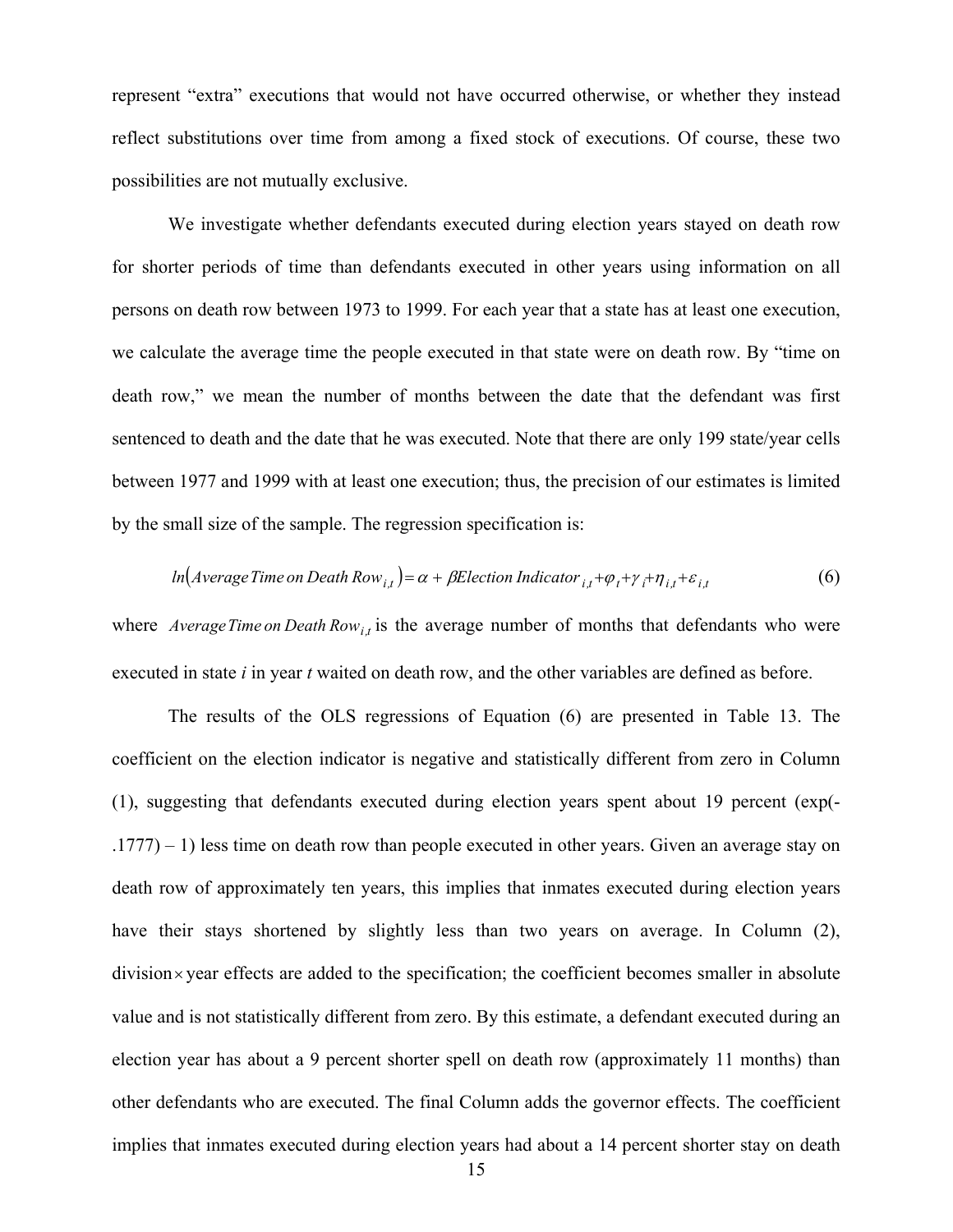row (approximately 17 months) than other executed defendants, but the standard error is too large for this effect to be statistically different from zero.

 Given that inmates who are executed during election years appear to spend less time on death row than other inmates, a natural question to ask is whether the increased executions during election years represent "extra" executions, or whether they would have occurred at a later date anyway. This is a difficult question because the evidence we have generated does not allow us to discriminate among these two possibilities. To definitively distinguish between the two scenarios, one would need to know the counterfactual of how states would behave in the absence of an election cycle. But because all states have election cycles, and have them all the time, it is impossible to know this counterfactual. Sorting out the exact mechanisms through which election cycles in executions are implemented does not appear to be possible with our data, but remains an important area for future research. $^{22}$ 

## **6. Conclusion**

Our analysis indicates that holding other factors constant, states are approximately 25 percent more likely to conduct executions in gubernatorial election years than in other years. Moreover, elections have a larger effect on the probability that an African American defendant will be executed in a given year than on the probability that a white defendant will be executed. We also find evidence that the total number of executions performed is higher in election years, that the relationship between elections and executions is strongest in the South, and that gubernatorial term limits weaken the impact of elections on executions. Further, we find some evidence that the existence of politically-timed executions reduces the average time that executed defendants spend on death row, suggesting that the increased executions observed in election years may result from an acceleration of the process by which inmates are selected for execution.

Taken together, our results indicate that election year political considerations influence both the timing and racial composition of executions, a finding which seems in conflict with the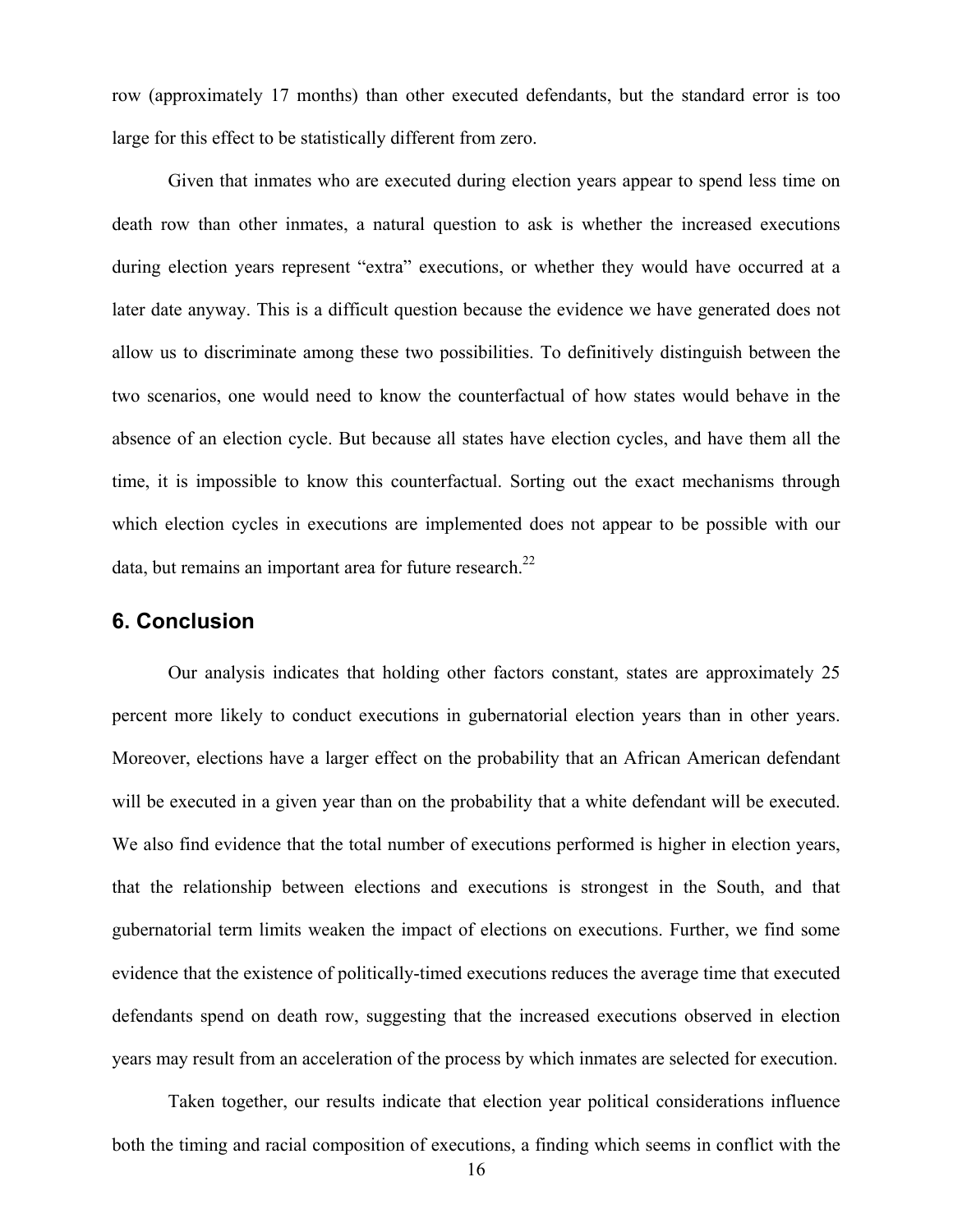Supreme Court's requirement that states administer the death penalty in a consistent and nondiscriminatory manner. Although not a legal analysis, this work does point to the need for further research on how death sentences are carried out by state governments.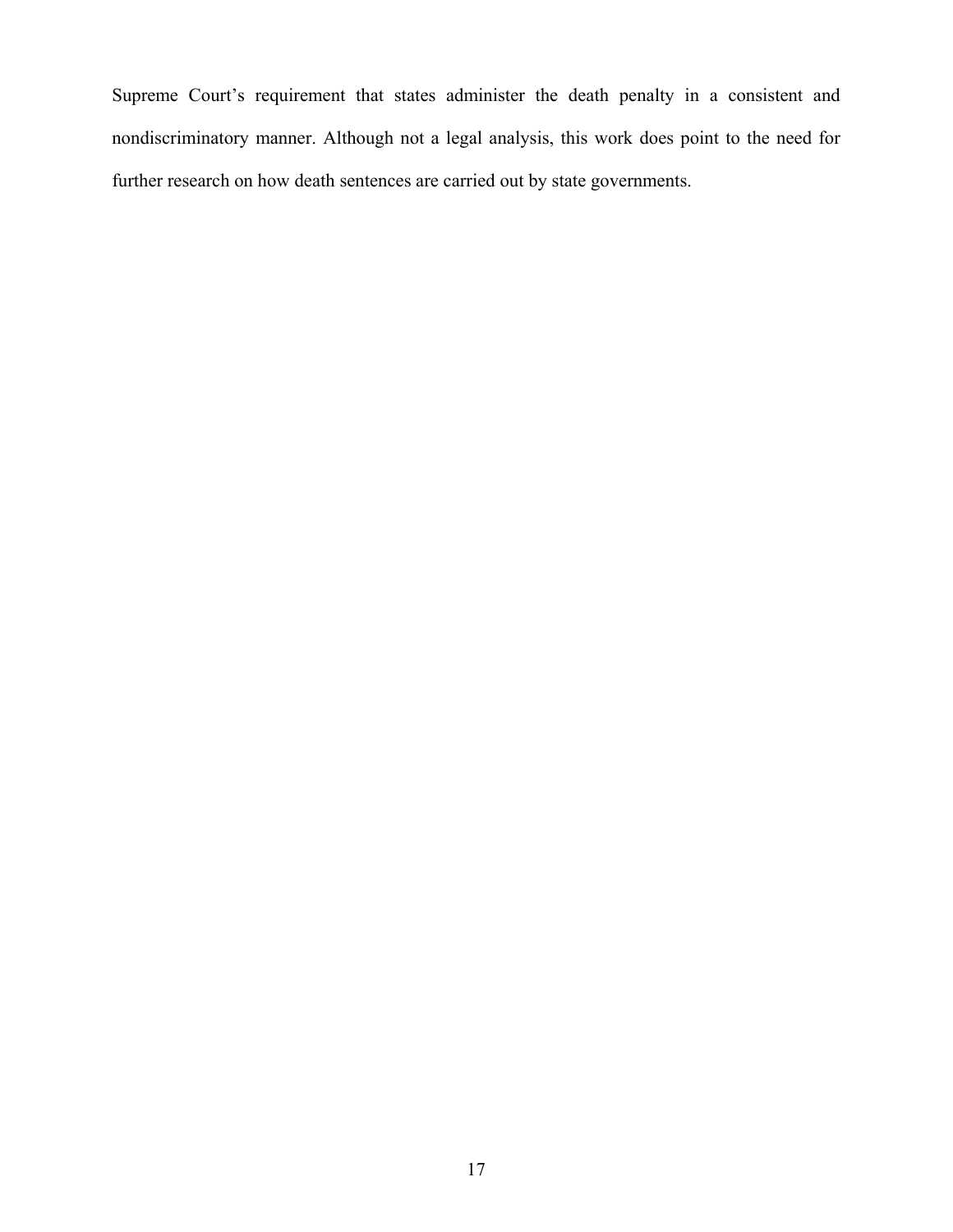# **Endnotes**

- \* Kubik: Center for Policy Research; Syracuse University; 426 Eggers Hall; Syracuse, NY 13244-1020. Email: jdkubik@maxwell.syr.edu. Moran: Center for Policy Research; Syracuse University; 426 Eggers Hall; Syracuse, NY 13244-1020. Email: jmoran@maxwell.syr.edu. We thank Dan Black, Mike Conlin, Steven Levitt, Sam Peltzman, Charles Petrof, Johnny Yinger, and seminar participants at the University of Chicago for helpful suggestions. We also thank Shuo Zhang for assistance in the collection of the data.
- 1. For conflicting evidence on the existence of racial disparities in the administration of the Federal death penalty, see U.S. Department of Justice (2000) and U.S. Department of Justice (2001).
- 2. State and local elections have previously been shown to exert an independent influence on other public policy decisions. Examples include the level of spending and taxation within a state (Poterba 1994), police hiring by cities (Levitt 1997), and changes in state excise taxes on cigarettes and beer (Kubik and Moran 2001).
- 3. Unfortunately, the data do not permit us to determine the extent to which the additional executions performed in election years represent a net increase in the number of executions conducted, or whether they are brought about purely through a reallocation of executions that would have taken place anyway. We discuss this issue in more depth in Section 5.
- 4. Pridemore's result is consistent with states increasing executions and decreasing commutations in election years. But it is also consistent with states increasing only executions, or holding the number of executions constant and decreasing commutations. Alternatively, states might decrease both executions and commutations during election years, but decrease commutations by more than executions. Or, states might increase both executions and commutations, but increase executions more.
- 5. These restrictions result in a data set with 842 state/year cells.
- 6. There are 199 state/year cells with at least one execution between 1977 and 1999.
- 7. They are: New England (CT, ME, MA, NH, RI, VT), Middle Atlantic (NJ, NY, PA), East North Central (IL, IN, MI, OH, WI), West North Central (IA, KS, MN, MO, NE, ND, SD), South Atlantic (DE, FL, GA, MD, NC, SC, VA, WV), East South Central (AL, KY, MS, TN), West South Central (AR, LA, OK, TX), Mountain (AZ, CO, ID, MT, NE, NM, UT, WY) and Pacific (AK, CA, HI, OR, WA).
- 8. We have also estimated all of our probit models using logit and linear probability models and obtain similar estimates of the marginal effects using these other models.
- 9. Including a fixed effect for each governor is akin to allowing for different period effects by state, where the periods are defined by the years that each governor held office. We also include year dummies to capture trends arising at the national level.
- 10. In contrast to many of the studies on racial disparities in sentencing (see, for example, Gross and Mauro 1984; Baldus, Woodworth, and Pulaski 1990; and Glaeser and Sacerdote 2000), we did not find evidence of disparate treatment based on the race of the victim. One possible reason for this is the potentially different motivations that arise at the sentencing and punishment stages. At the time of sentencing, there is a substantial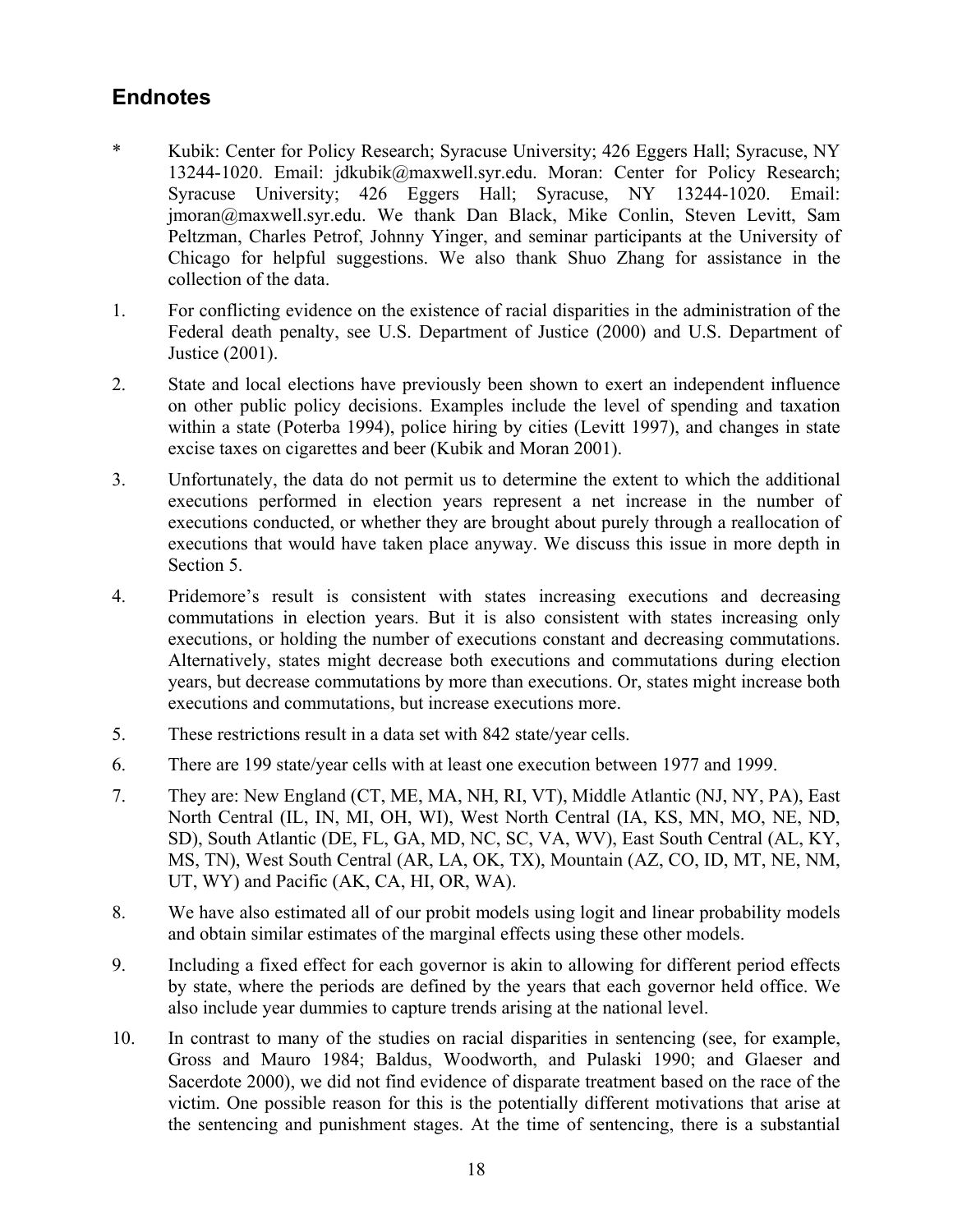focus on the victims of the crime; however, by the time an inmate is scheduled to be executed, news accounts typically focus on the race of the inmate rather than the victim.

- 11. The South is defined as states in the three Census divisions that make up the South census region. They are the South Atlantic, the East South Central, and the West South Central divisions.
- 12. Similar results are obtained if the effect of elections is allowed to vary across the four Census regions.
- 13. The direct effect of a state being located in the South is subsumed in the state effects.
- 14. We have also estimated this model using a specification that allows for a different effect of elections if the governor is a Republican, Democrat or independent. Again, we find little difference in the effect of elections across these states.
- 15. Data on gubernatorial term limits come from various editions of the *Almanac of American Politics* (Barone, Ujifusa, and Matthews).
- 16. We have also attempted to examine whether the election effect varies based on the closeness of the gubernatorial election. Using data on election outcomes from the *Almanac of American Politics* (Barone, Ujifusa, and Matthews), we found a small but statistically insignificant increase in the probability of an execution in years with a close election. A problem with this methodology, of course, is that whether an election is close or not might depend on whether there are executions in the state that year. Polling data on the popularity of the incumbent governor (sufficiently far in advance of the election to permit a reaction by the governor) would be a better measure, but consistent polling information across states and over time is not readily available.
- 17. The count models in Table 9, as well as the probit models in Tables 4 and 5, were also estimated using data for the pre-*Furman* era from the publication, *Executions in the United States, 1608-1991: The ESPY File* (Espy and Smykla 1994). For the period 1935 to 1968, we failed to find any large or significant effect of elections on either the probability of conducting an execution (either in general, or broken down by race), or on the number of executions performed. This result is perhaps not surprising in light of the fact that executions were very common during this period, implying that the marginal political benefit from holding an additional execution was probably negligible.
- 18. A death sentence can be overturned because a court has declared the death penalty unconstitutional, because the conviction of a defendant was confirmed by a court but the death sentence was reversed, because both the conviction and sentence were overturned, or because there was a commutation of the death sentence.
- 19. Because the election indicator only varies at the state level, we adjust the standard errors to take into account the within-state correlation of the observations.
- 20. We find similar null results when using a count model to estimate the effect of gubernatorial elections on the number of commutations.
- 21. This suggests that the election cycle in commutations per execution found by Pridemore is due to changes in executions rather than commutations. Another possibility is that the election cycles we observe are based on judicial, rather than gubernatorial, elections. To investigate this possibility, we gathered data on the timing of elections to each state's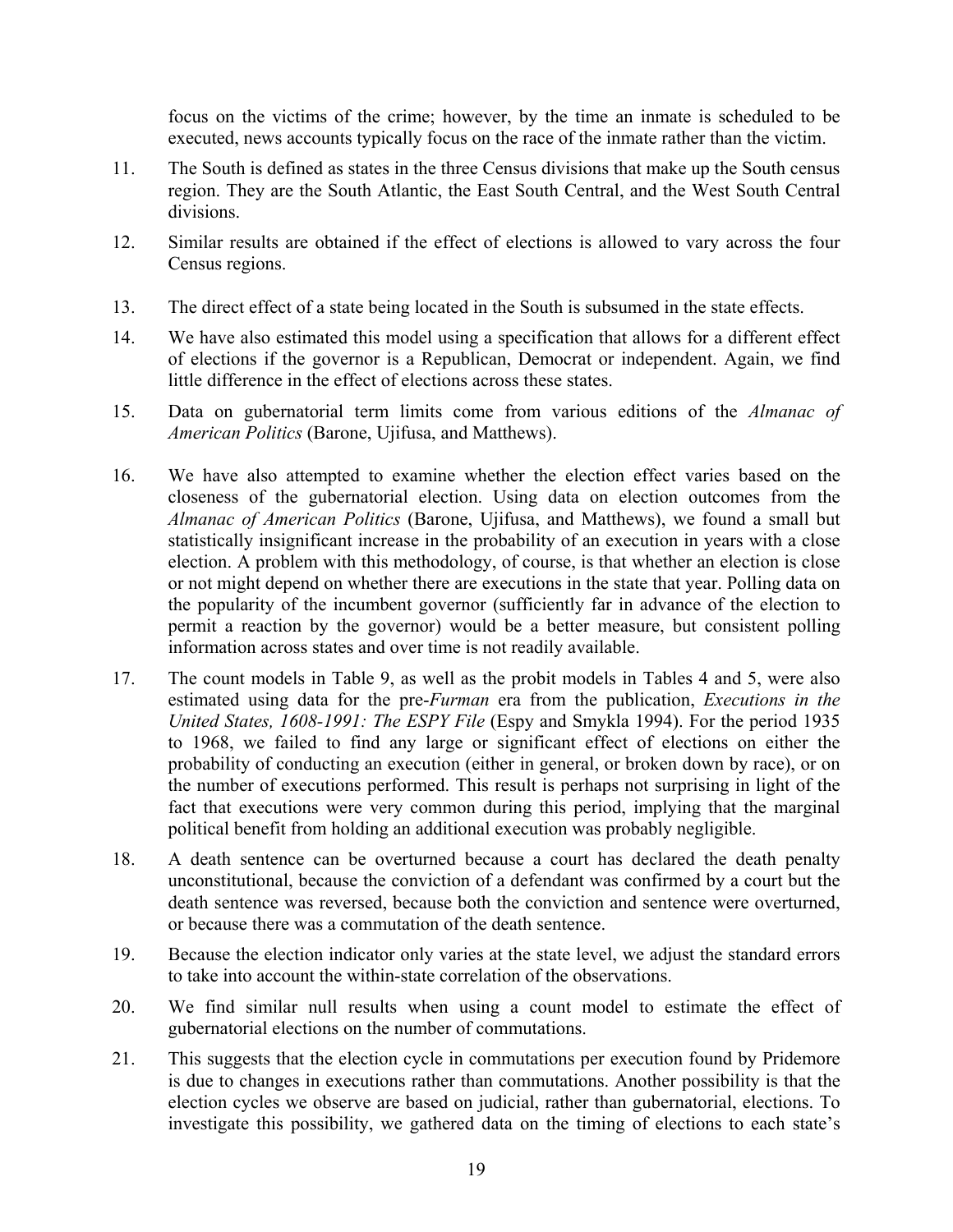Supreme Court from www.faircourts.org for the death penalty states in our sample. An examination of these data reveal little overlap in when state Supreme Court justices are elected, making it difficult to distinguish between "election" and "non-election" years. The majority of death penalty states have between five and nine Supreme Court justices, with seven being the modal number. It is rare for half or more of a state's Supreme Court justices to be up for election in the same year. Typically, only one or two justices are running for election in a given year. Moreover, seven of the death penalty states do not select Supreme Court justices through popular elections. Based on these observations, we believe it is unlikely that a judicial election cycle is the source of our findings.

22. We have shown that the cycle is not attributable to a greater reluctance to issue commutations in election years. Another possibility, but one which we cannot investigate with our data, is that governors, or clemency boards, simply "stay" fewer executions in election years than in other years. These stays, which are temporary in nature, would lead to both an election cycle in executions and shorter death row spells for inmates executed in election years (who, under this theory, would be less likely to receive a stay). This theory offers a somewhat attractive explanation for the cycle because it does not require collusion between governors (or their representatives) and members of either the judicial or criminal justice systems. Nonetheless, it would still have important implications for the due process rights of prisoners, since those not receiving stays would be executed more quickly and would also have less time to gather potentially exculpatory evidence. It would also suggest, based on our earlier findings, that the likelihood of receiving a stay is a function of the defendant's race, at least in election years.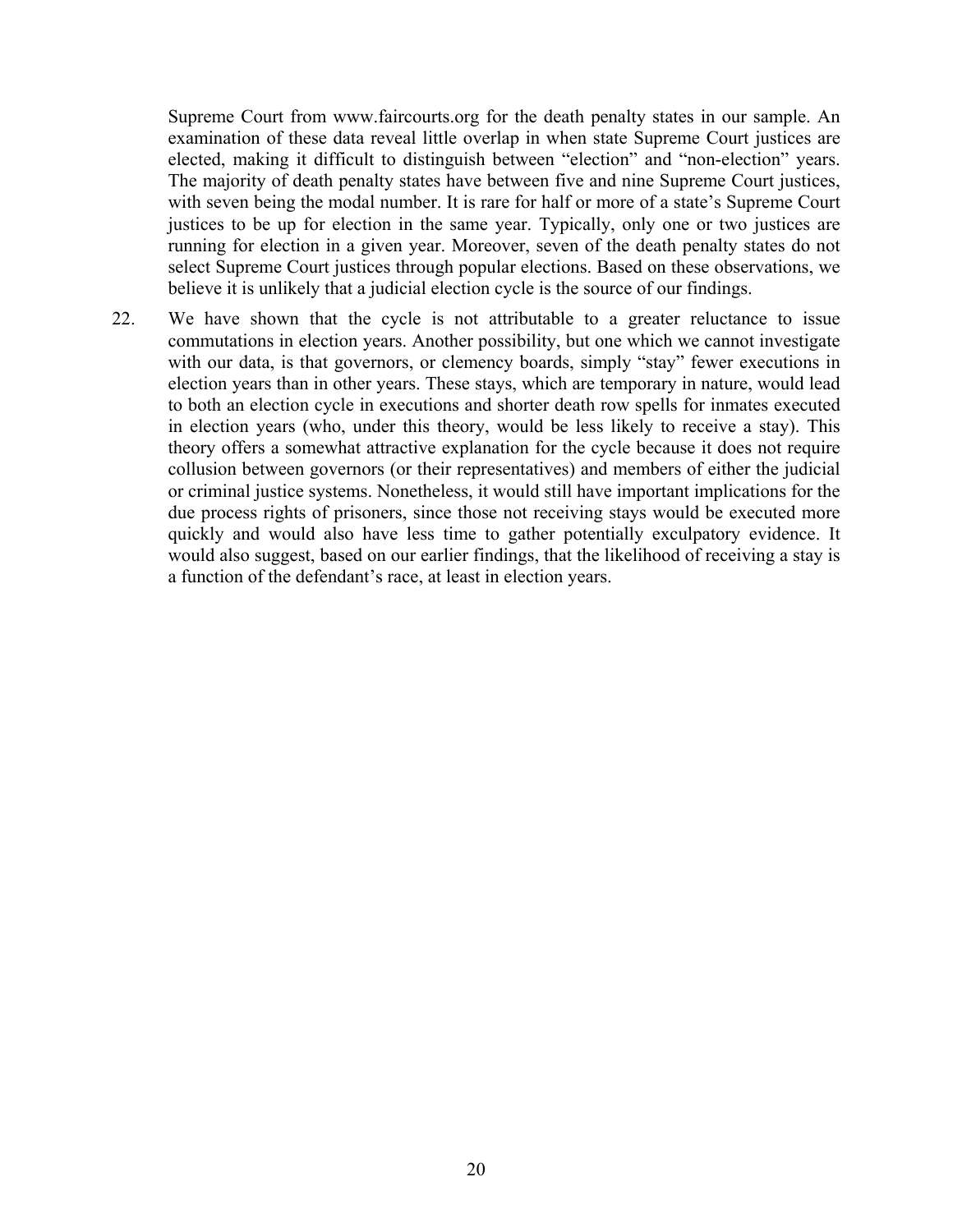| <b>State</b>               | Year Death<br><b>Penalty Reinstated</b> | Number of<br>Executions | State                    | Year Death<br><b>Penalty Reinstated</b> | Number of<br>Executions |
|----------------------------|-----------------------------------------|-------------------------|--------------------------|-----------------------------------------|-------------------------|
| ${\rm AL}$                 | 1976                                    | $\overline{23}$         | MT                       | 1974                                    | $\overline{2}$          |
| $\mathbf{A}\mathbf{K}$     | No Death Penalty                        |                         | $\rm NC$                 | 1977                                    | 16                      |
| $\mathbf{A}\mathbf{Z}$     | 1973                                    | 22                      | $\rm ND$                 | No Death Penalty                        |                         |
| ${\sf AR}$                 | 1973                                    | 23                      | $\rm NE$                 | 1973                                    | $\mathfrak{Z}$          |
| CA                         | 1978                                    | 8                       | $\ensuremath{\text{NV}}$ | 1973                                    | $8\,$                   |
| CO                         | 1975                                    | $\mathbf{1}$            | $\rm NH$                 | 1991                                    | $\boldsymbol{0}$        |
| ${\cal C}{\cal T}$         | 1973                                    | $\boldsymbol{0}$        | $\rm{NJ}$                | 1982                                    | $\boldsymbol{0}$        |
| $\rm DE$                   | 1974                                    | 11                      | $\rm{NM}$                | 1979                                    | $\boldsymbol{0}$        |
| $\mathbf{FL}$              | 1972                                    | 50                      | ${\rm NY}$               | 1995                                    | $\boldsymbol{0}$        |
| GA                         | 1973                                    | $23\,$                  | OH                       | 1974                                    | $\mathbf{1}$            |
| $\mathop{\rm HI}\nolimits$ | No Death Penalty                        |                         | OK                       | 1973                                    | 30                      |
| ${\rm ID}$                 | 1973                                    | $\mathbf{1}$            | <b>OR</b>                | 1978                                    | $\sqrt{2}$              |
| $\rm IL$                   | 1974                                    | 12                      | PA                       | 1974                                    | $\mathfrak{Z}$          |
| ${\rm IN}$                 | 1973                                    | $\sqrt{ }$              | $\mathbf{R}\mathbf{I}$   | No Death Penalty                        |                         |
| IA                         | No Death Penalty                        |                         | ${\rm SC}$               | 1974                                    | $25\,$                  |
| $\rm KS$                   | 1994                                    | $\boldsymbol{0}$        | ${\rm SD}$               | 1979                                    | $\boldsymbol{0}$        |
| KY                         | 1975                                    | $\overline{c}$          | <b>TN</b>                | 1974                                    | $\mathbf{1}$            |
| $\rm LA$                   | 1973                                    | 26                      | ${\rm T}{\rm X}$         | 1974                                    | 239                     |
| ME                         | No Death Penalty                        |                         | $_{\rm UT}$              | 1973                                    | $\sqrt{6}$              |
| $\mbox{MD}$                | 1975                                    | 3                       | ${\rm VT}$               | No Death Penalty                        |                         |
| MA                         | No Death Penalty                        |                         | <b>VA</b>                | 1975                                    | $81\,$                  |
| $\rm MI$                   | No Death Penalty                        |                         | <b>WA</b>                | 1975                                    | $\mathfrak{Z}$          |
| $\ensuremath{\text{MN}}$   | No Death Penalty                        |                         | WV                       | No Death Penalty                        |                         |
| <b>MS</b>                  | 1974                                    | 4                       | WI                       | No Death Penalty                        |                         |
| MO                         | 1975                                    | 46                      | WY                       | 1977                                    | $\mathbf{1}$            |

| Table 1. Number of Executions by State: 1977-2000 |  |  |  |
|---------------------------------------------------|--|--|--|
|---------------------------------------------------|--|--|--|

Notes: The number of executions is cumulative executions in a state, either after 1976 or after the state adopted the death penalty.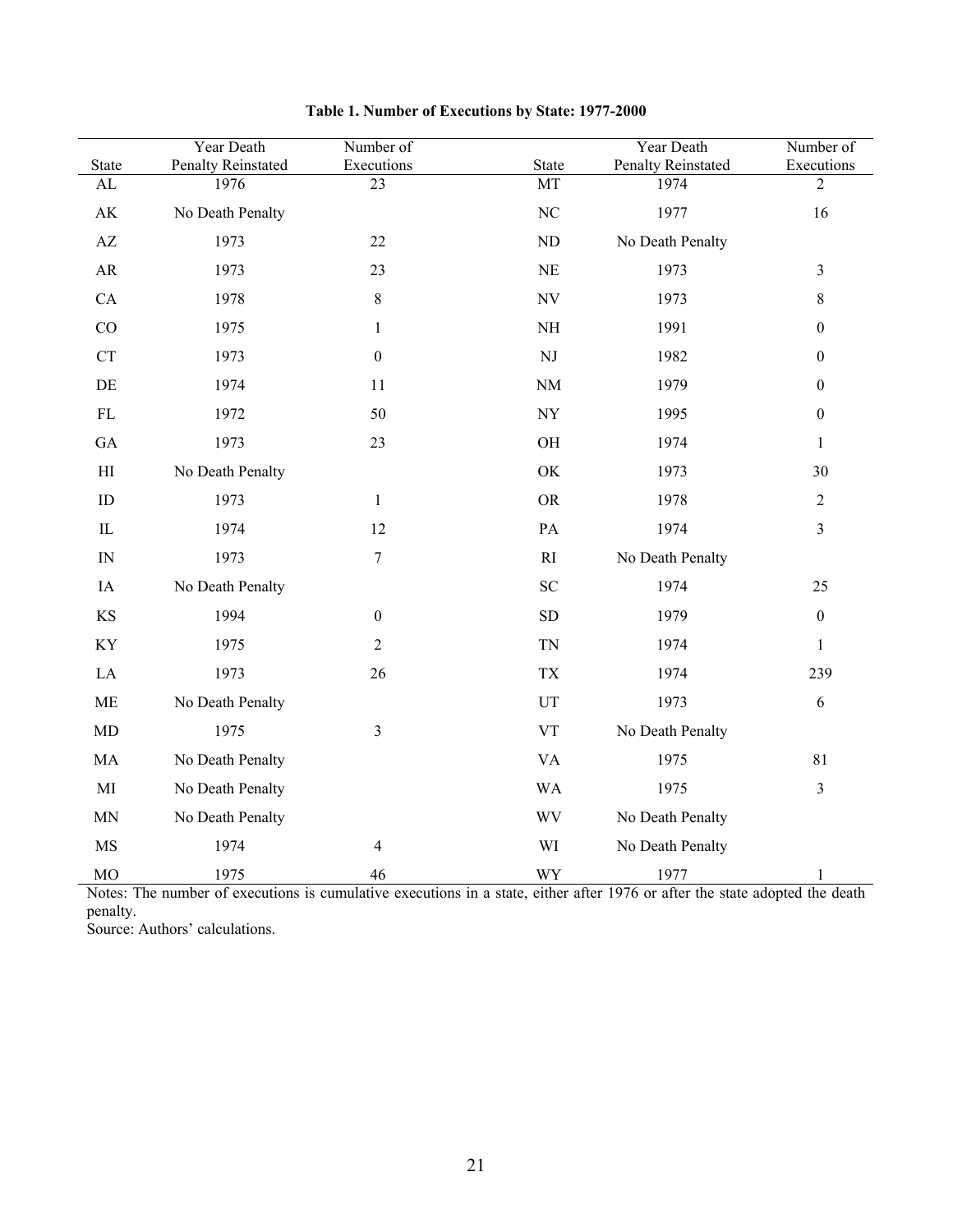|                                                            | Mean<br>(1)       | Minimum<br>(2) | Maximum<br>(3) |
|------------------------------------------------------------|-------------------|----------------|----------------|
| Indicator that State Had Execution in Year                 | 0.2530            |                |                |
| Number of Executions in Year                               | 0.8111<br>[2.937] | $\mathbf{0}$   | 40             |
| Indictor that State Executed White Defendant               | 0.1876            |                |                |
| Number of White Executions                                 | 0.4489<br>[1.583] | $\theta$       | 21             |
| Indicator that State Executed African-American Defendant   | 0.1390            |                |                |
| Number of African-American Executions                      | 0.2898<br>[1.113] | $\theta$       | 16             |
| Average Months on Death Row of Defendants Executed in Year | 119.6<br>[51.77]  | 3              | 242            |

### **Table 2. Summary Statistics of Yearly Executions by State: 1977-2000**

Notes: The sample includes states that have a death penalty between 1977 and 2000. Standard deviations are in brackets. There are 842 state/year observations.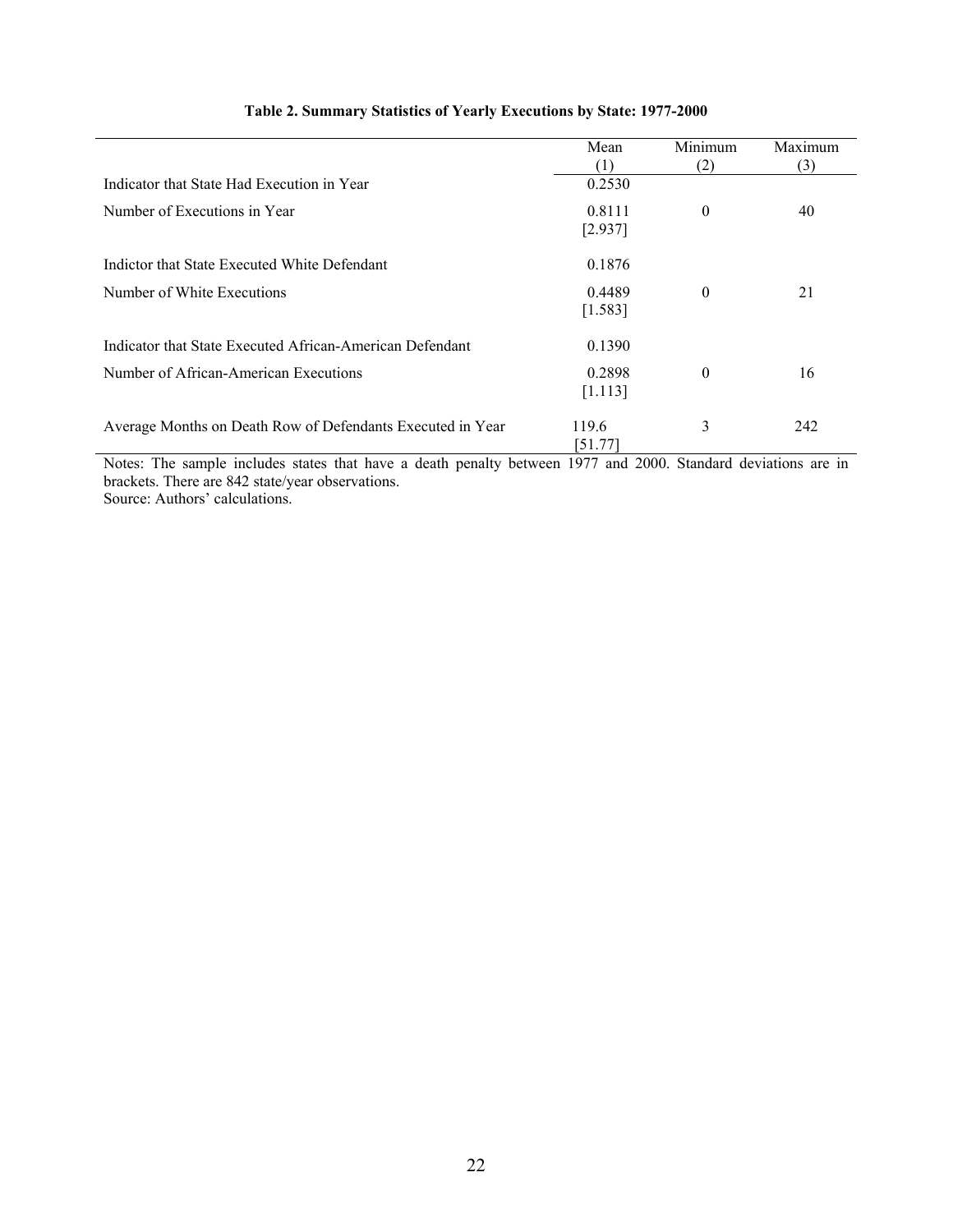| Number of Executions | Frequency      | Percentage | <b>Cumulative Percentage</b> |
|----------------------|----------------|------------|------------------------------|
| $\mathbf{0}$         | 629            | 74.7       | 74.7                         |
| $\mathbf{1}$         | $111\,$        | 13.2       | 87.9                         |
| $\overline{2}$       | 35             | 4.2        | 92.0                         |
| $\overline{3}$       | 16             | 1.9        | 94.0                         |
| $\overline{4}$       | 15             | $1.8\,$    | 95.8                         |
| 5                    | $\,8\,$        | $1.0\,$    | 96.7                         |
| 6                    | $8\,$          | $1.0\,$    | 97.6                         |
| 7                    | $\overline{2}$ | $0.2\,$    | 97.2                         |
| 8                    | $\overline{4}$ | 0.5        | 98.3                         |
| 9                    | $\overline{2}$ | $0.2\,$    | 98.6                         |
| $10\,$               | $\mathbf{1}$   | $0.1\,$    | 98.7                         |
| $11\,$               | 1              | $0.1\,$    | 98.8                         |
| 12                   | 1              | 0.1        | 98.9                         |
| 13                   | 1              | $0.1\,$    | 99.0                         |
| 14                   | $\overline{2}$ | $0.2\,$    | 99.1                         |
| 17                   | $\mathbf{1}$   | 0.1        | 99.3                         |
| 19                   | 1              | $0.1\,$    | 99.4                         |
| $20\,$               | 1              | 0.1        | 99.5                         |
| 35                   | 1              | 0.1        | 99.6                         |
| 37                   |                | 0.1        | 99.8                         |
| $40\,$               | 1              | 0.1        | $100.0\,$                    |

**Table 3. Tablulation of Number of Executions in a State in a Year: 1977-2000** 

Notes: This is a tablulation of the number of executions in each of the 842 state/year observations. Source: Authors' calculations.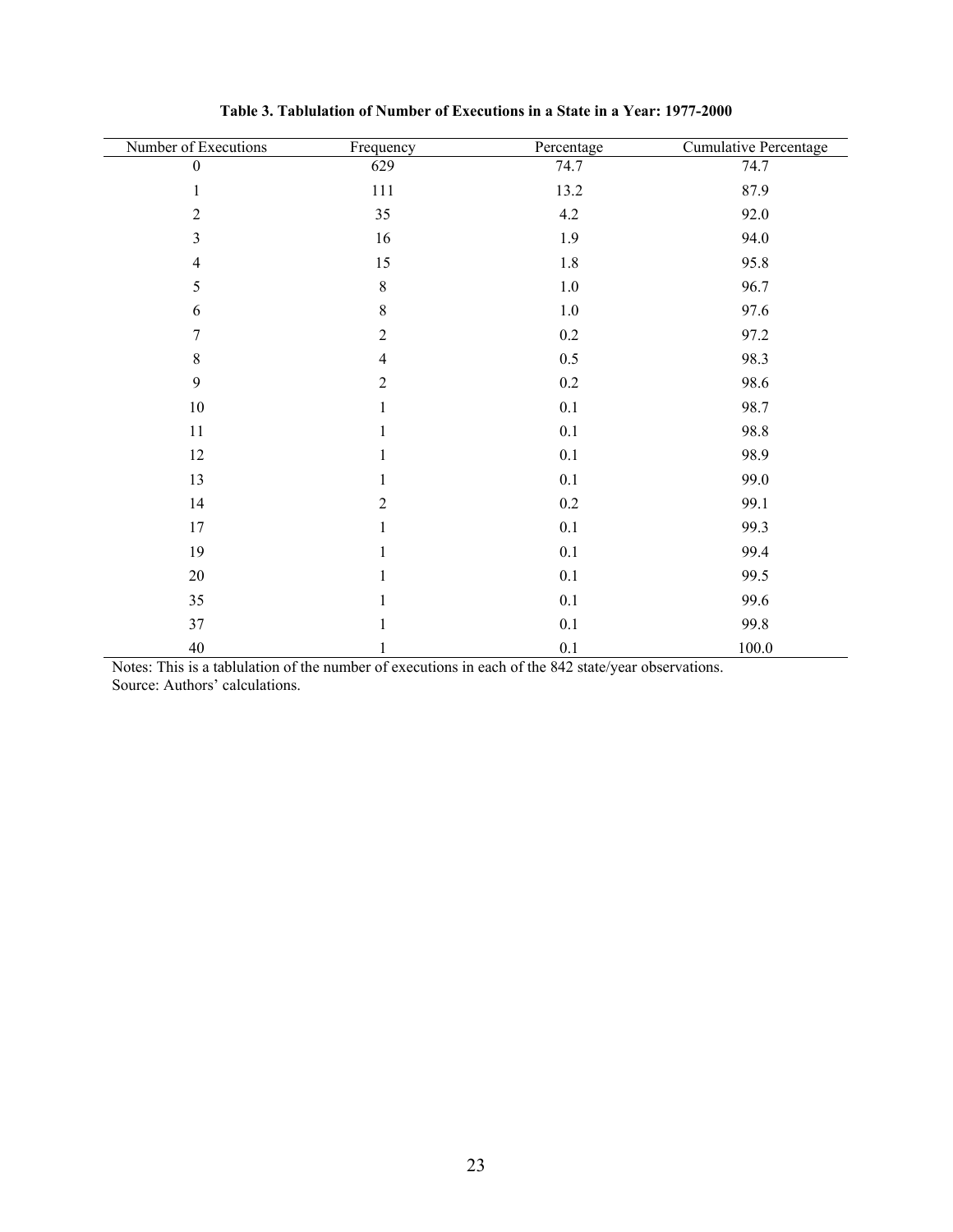|                                      |                |                | (3)            |
|--------------------------------------|----------------|----------------|----------------|
| Indicator for Gubernatorial Election | 0.4507         | 0.6701         | 0.5718         |
|                                      | (0.1868)       | (0.2462)       | (0.2063)       |
|                                      | [0.0588]       | [0.0670]       | [0.0681]       |
| <b>State Effects</b>                 | Yes            | Yes            | ---            |
| Year Effects                         | Yes            |                | Yes            |
| <b>State Linear Trends</b>           | Yes            | N <sub>0</sub> | N <sub>0</sub> |
| Year × Division Effects              | N <sub>0</sub> | Yes            | N <sub>0</sub> |
| Governor Effects                     | N <sub>0</sub> | N <sub>0</sub> | Yes            |

### **Table 4. The Effect of Gubernatorial Elections on Whether a State Has an Execution during the Year**

Notes: The coefficients are from probit models where the dependent variable is an indicator for whether a state has an execution during the year. Robust standard errors are in parentheses. Average marginal effects are in brackets. There are 842 observations. Source: Authors' calculations.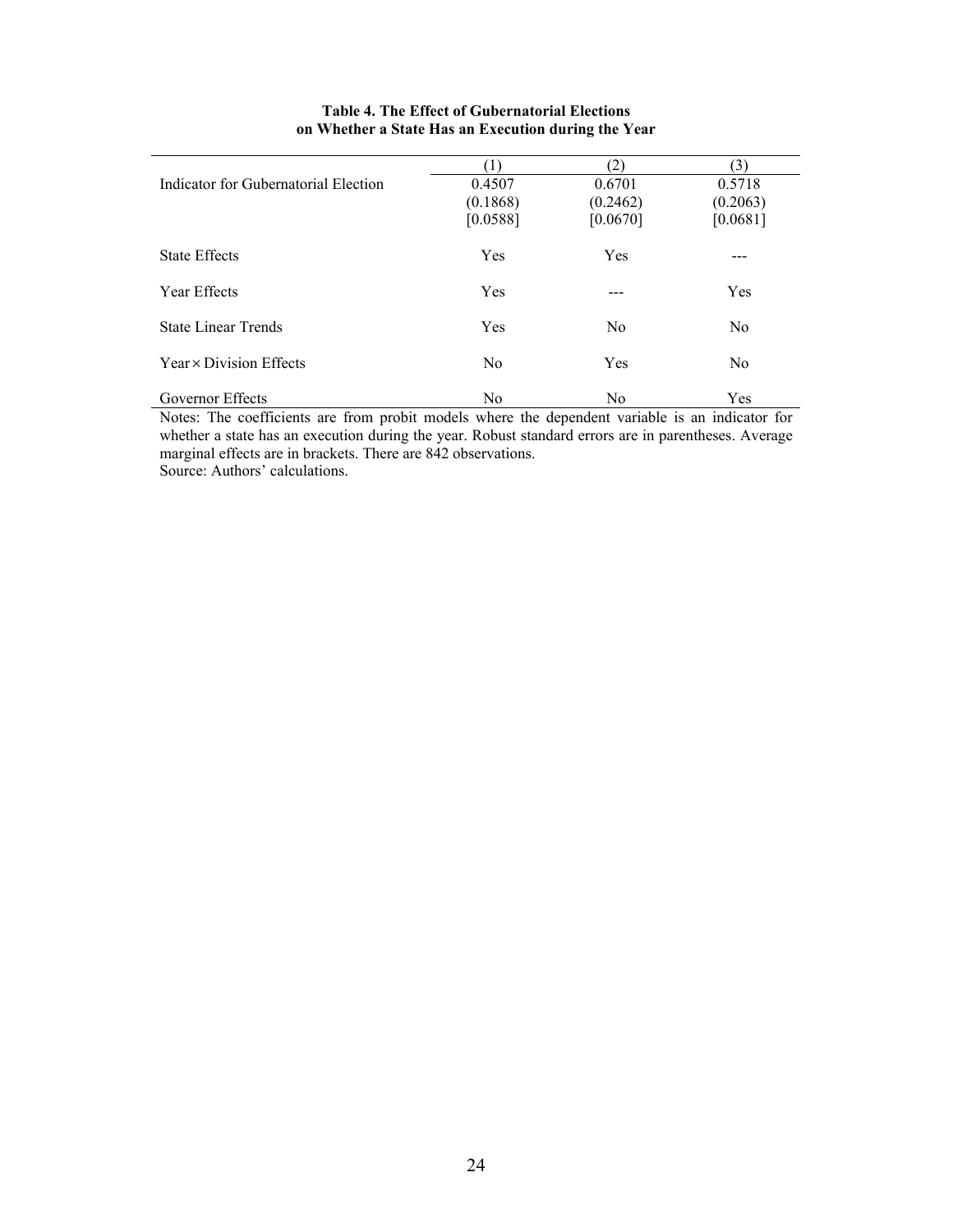|                                      |                                | Whites                         |                                | African-Americans              |                                |                                |
|--------------------------------------|--------------------------------|--------------------------------|--------------------------------|--------------------------------|--------------------------------|--------------------------------|
|                                      | [1]                            | (2)                            | (3)                            | (4)                            | (5)                            | (6)                            |
| Indicator for Gubernatorial Election | 0.1002<br>(0.1804)<br>[0.0132] | 0.2334<br>(0.2185)<br>[0.0253] | 0.1257<br>(0.2022)<br>[0.0158] | 0.6502<br>(0.2606)<br>[0.0442] | 0.8526<br>(0.2828)<br>[0.0512] | 0.6740<br>(0.2887)<br>[0.0403] |
| <b>State Effects</b>                 | Yes                            | Yes                            | $---$                          | Yes                            | Yes                            | $---$                          |
| <b>Year Effects</b>                  | Yes                            | $\qquad \qquad \cdots$         | Yes                            | Yes                            | $---$                          | Yes                            |
| <b>State Linear Trends</b>           | Yes                            | No                             | No                             | Yes                            | No                             | No                             |
| Year × Division Effects              | N <sub>0</sub>                 | Yes                            | No                             | No                             | Yes                            | N <sub>0</sub>                 |
| Governor Effects                     | No                             | No                             | Yes                            | No                             | No                             | Yes                            |

#### **Table 5. The Effect of Gubernatorial Elections on Whether a State Has an Execution during the Year by Race**

Governor Effects No No No Yes No Yes No Yes No Yes No Yes No No Yes No Yes No Yes No Yes No Yes No Yes No Yes No Yes No Yes No Yes No Yes No Yes No Yes No Yes No Yes No Yes No Yes No Yes No Yes No Yes No Yes No Yes No Yes Robust standard errors are in parentheses. Average marginal effects are in brackets. There are 842 observations. Source: Authors' calculations.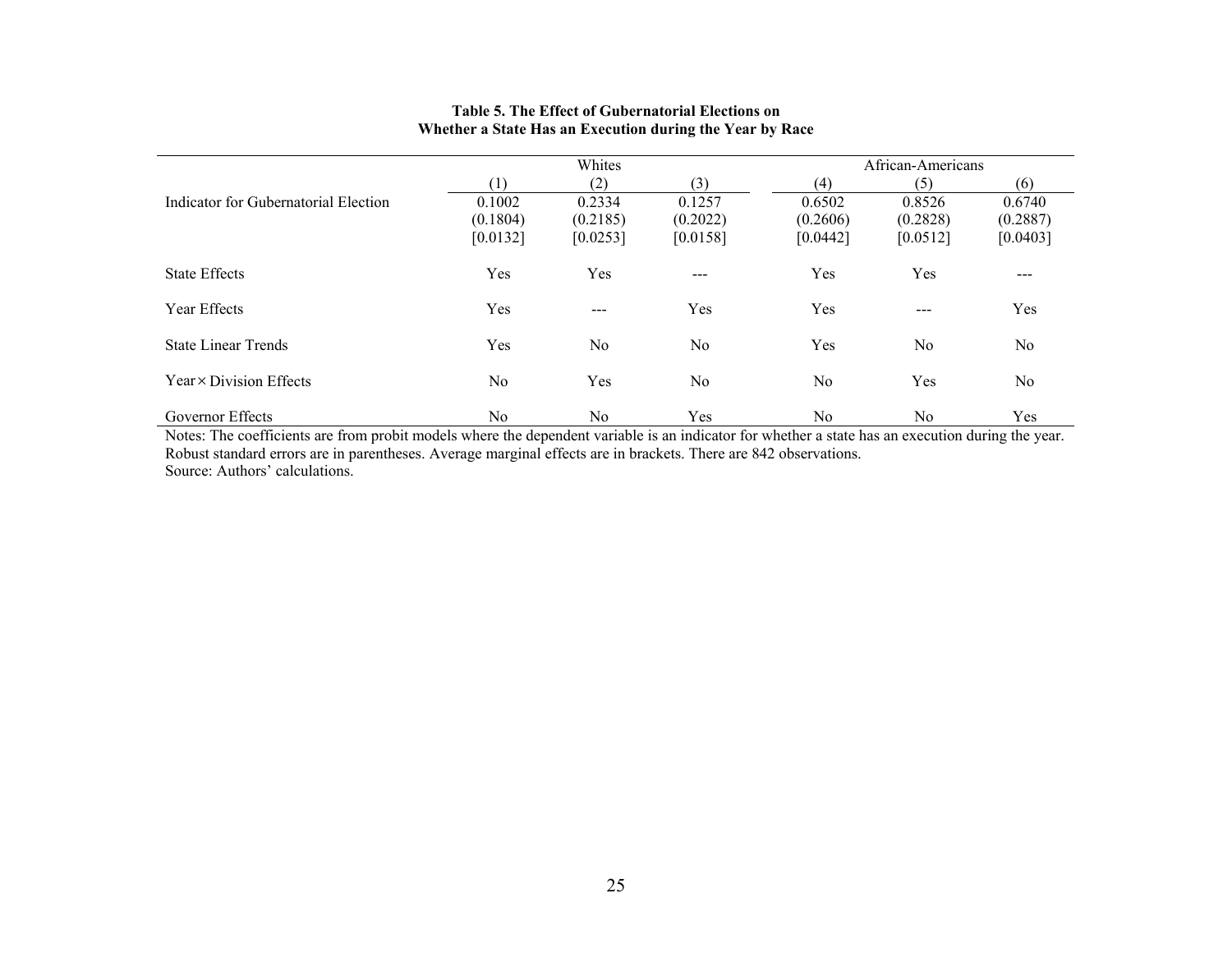|                                               | (1)            | (2)            | (3)            |
|-----------------------------------------------|----------------|----------------|----------------|
| Election $\times$ Indicator for Northeast     | $-0.0095$      | 0.0000         | $-0.0262$      |
|                                               | (0.0354)       | (.0249)        | (0.0399)       |
| Election $\times$ Indicator for North Central | 0.0633         | 0.0641         | 0.0762         |
|                                               | (0.0602)       | (0.0834)       | (0.0639)       |
| Election $\times$ Indicator for South         | 0.1201         | 0.1321         | 0.1472         |
|                                               | (0.0490)       | (0.0564)       | (0.0486)       |
| Election $\times$ Indicator for West          | $-0.0057$      | $-0.0434$      | $-0.0117$      |
|                                               | (0.0522)       | (0.0726)       | (0.0527)       |
| <b>State Effects</b>                          | Yes            | Yes            | $---$          |
| Year Effects                                  | Yes            |                | Yes            |
| <b>State Linear Trends</b>                    | Yes            | N <sub>0</sub> | N <sub>0</sub> |
| Year × Division Effects                       | N <sub>0</sub> | Yes            | N <sub>0</sub> |
| Governor Effects                              | N <sub>0</sub> | N <sub>0</sub> | Yes            |

### **Table 6. The Effect of Gubernatorial Elections on Whether a State Has an Execution by Region**

Notes: The coefficients are from OLS regression models where the dependent variable is an indicator for whether a state has an execution during the year. Robust standard errors are in parentheses. There are 842 observations.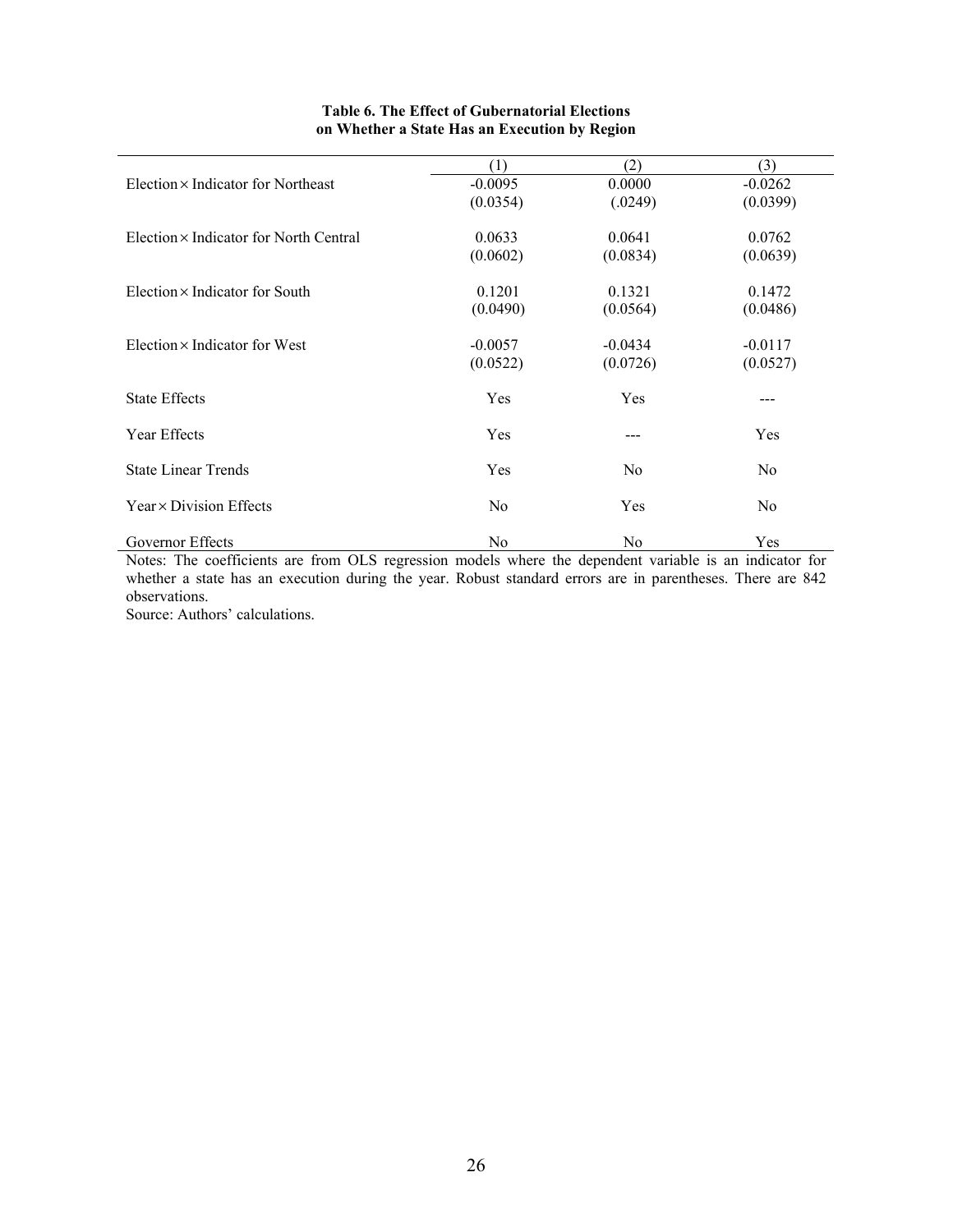|                                            | (1)            | (2)       | (3)            |
|--------------------------------------------|----------------|-----------|----------------|
| Election Indicator                         | 0.0670         | 0.0630    | 0.0806         |
|                                            | (0.0419)       | (0.0464)  | (0.0418)       |
| Indicator for Republican Governor          | $-0.0340$      | $-0.0373$ |                |
|                                            | (0.0331)       | (0.0389)  |                |
| Election $\times$ Indicator for Republican | $-0.0076$      | 0.0022    | $-0.0076$      |
|                                            | (0.0544)       | (0.0703)  | (0.0562)       |
| <b>State Effects</b>                       | Yes            | Yes       | ---            |
| <b>Year Effects</b>                        | Yes            | ---       | Yes            |
| <b>State Linear Trends</b>                 | Yes            | No.       | N <sub>0</sub> |
| Year × Division Effects                    | N <sub>0</sub> | Yes       | No             |
| Governor Effects                           | No.            | No        | Yes            |

### **Table 7. The Effect of Gubernatorial Elections on Whether a State Has an Execution by the Governor's Party Affiliation**

Notes: The coefficients are from OLS regression models where the dependent variable is an indicator for whether a state has an execution during the year. Robust standard errors are in parentheses. There are 842 observations.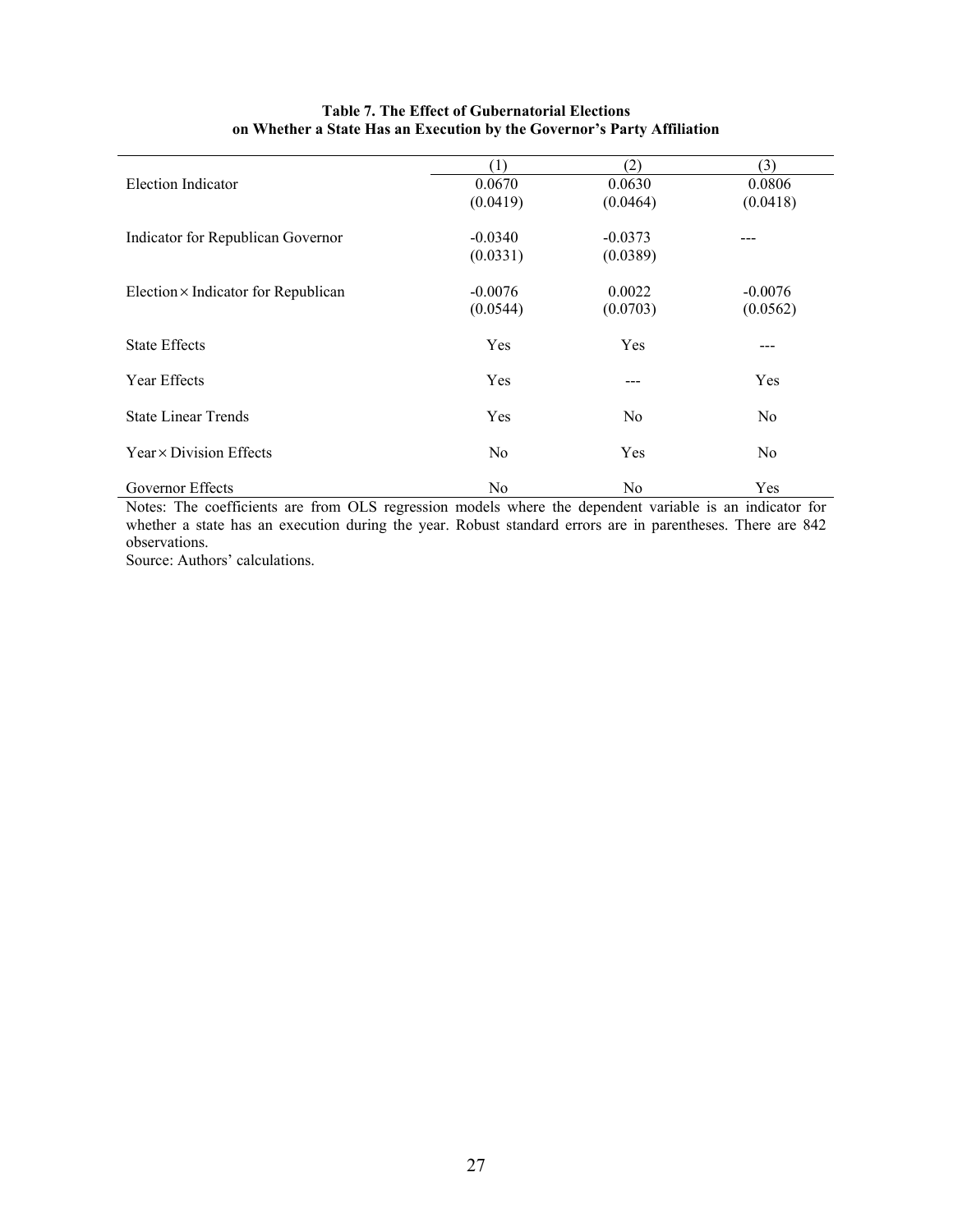| (2)<br>(3)<br>(1)<br><b>Election Indicator</b><br>1.087<br>1.081<br>1.438<br>(.4319)<br>(.5282)<br>(.4280)<br>[.1436]<br>[.1231]<br>[.0916]<br>Indicator for Term Limit<br>$-.0665$<br>.5452<br>.2181<br>(.4983)<br>(.4854)<br>(.6687)<br>$[-.0074]$<br>[.0447]<br>$[.0223]$<br>Election $\times$ Indicator for Term Limit<br>$-.7889$<br>$-1.048$<br>$-.4925$<br>(.4562)<br>(.5837)<br>(.4554)<br>$[-0775]$<br>$[-.0386]$<br>$[-.0917]$ |
|------------------------------------------------------------------------------------------------------------------------------------------------------------------------------------------------------------------------------------------------------------------------------------------------------------------------------------------------------------------------------------------------------------------------------------------|
|                                                                                                                                                                                                                                                                                                                                                                                                                                          |
|                                                                                                                                                                                                                                                                                                                                                                                                                                          |
|                                                                                                                                                                                                                                                                                                                                                                                                                                          |
|                                                                                                                                                                                                                                                                                                                                                                                                                                          |
|                                                                                                                                                                                                                                                                                                                                                                                                                                          |
|                                                                                                                                                                                                                                                                                                                                                                                                                                          |
|                                                                                                                                                                                                                                                                                                                                                                                                                                          |
|                                                                                                                                                                                                                                                                                                                                                                                                                                          |
|                                                                                                                                                                                                                                                                                                                                                                                                                                          |
|                                                                                                                                                                                                                                                                                                                                                                                                                                          |
|                                                                                                                                                                                                                                                                                                                                                                                                                                          |
|                                                                                                                                                                                                                                                                                                                                                                                                                                          |
| <b>State Effects</b><br>Yes<br>Yes                                                                                                                                                                                                                                                                                                                                                                                                       |
|                                                                                                                                                                                                                                                                                                                                                                                                                                          |
| Year Effects<br>Yes<br>Yes                                                                                                                                                                                                                                                                                                                                                                                                               |
| <b>State Linear Trends</b><br>Yes<br>No<br>No                                                                                                                                                                                                                                                                                                                                                                                            |
|                                                                                                                                                                                                                                                                                                                                                                                                                                          |
| Year × Division Effects<br>No<br>Yes<br>No                                                                                                                                                                                                                                                                                                                                                                                               |
| Governor Effects<br>Yes<br>No<br>No                                                                                                                                                                                                                                                                                                                                                                                                      |

### **Table 8. The Effect of Gubernatorial Elections on Whether a State Has an Execution by Whether a State has Term Limit**

Notes: The coefficients are from probit models where the dependent variable is an indicator for whether a state has an execution during the year. Robust standard errors are in parentheses. Average marginal effects are in brackets. There are 842 observations.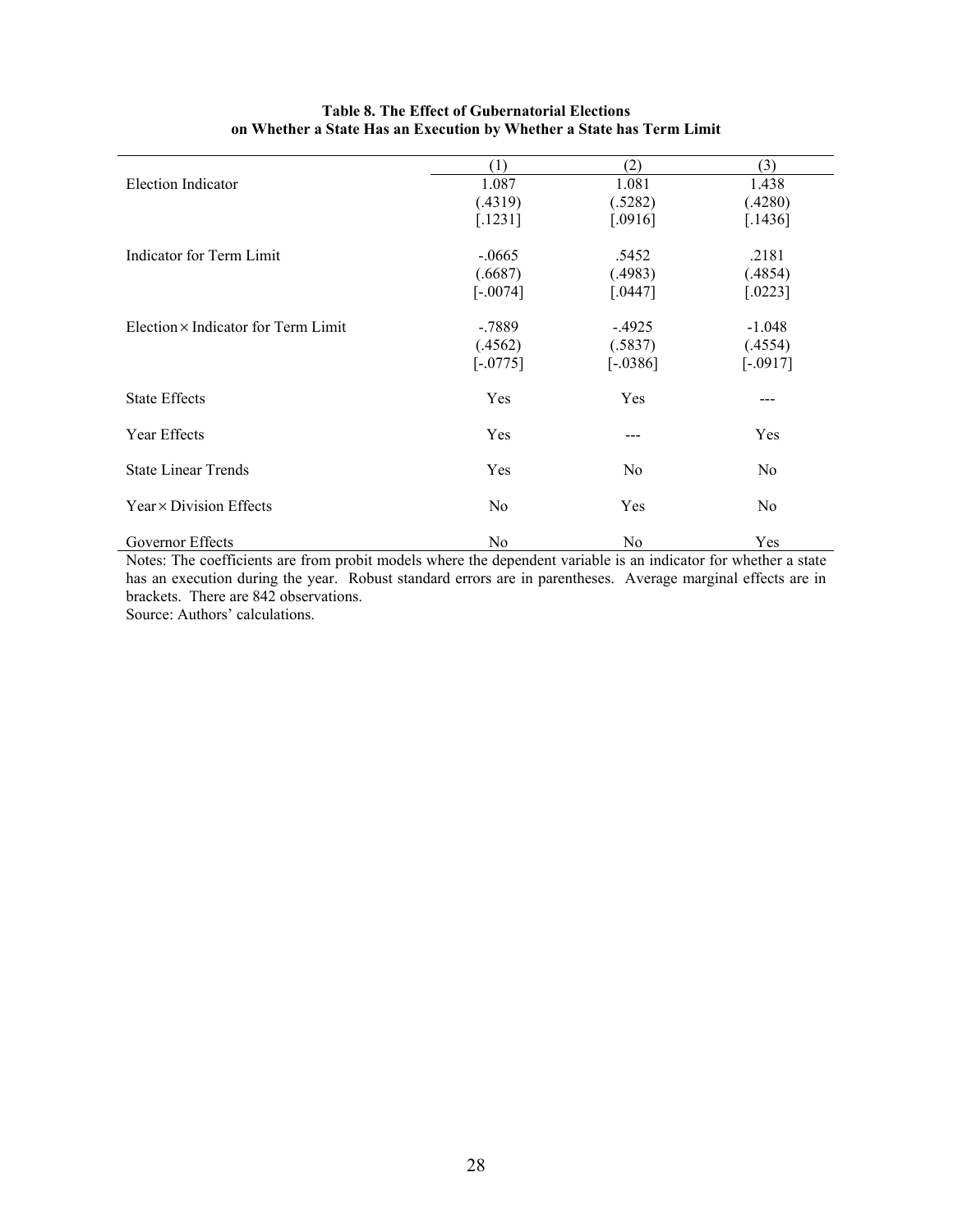|                                      | (1)            | (2)            | (3)            |
|--------------------------------------|----------------|----------------|----------------|
| Indicator for Gubernatorial Election | 0.1960         | 0.2868         | 0.2569         |
|                                      | (0.1292)       | (0.1737)       | (0.1279)       |
|                                      | [0.1681]       | [0.2535]       | [0.2237]       |
| <b>State Effects</b>                 | Yes            | Yes            |                |
| Year Effects                         | Yes            | ---            | Yes            |
| <b>State Linear Trends</b>           | Yes            | No             | N <sub>0</sub> |
| Year × Division Effects              | No             | Yes            | N <sub>0</sub> |
| Governor Effects                     | N <sub>0</sub> | N <sub>0</sub> | Yes            |

### **Table 9. The Effect of Gubernatorial Elections on the Number of Executions in a State**

Notes: The coefficients are from negative binomial models where the dependent variable is the number of executions in a state during the year. Robust standard errors are in parentheses. Average marginal effects are in brackets. There are 842 observations.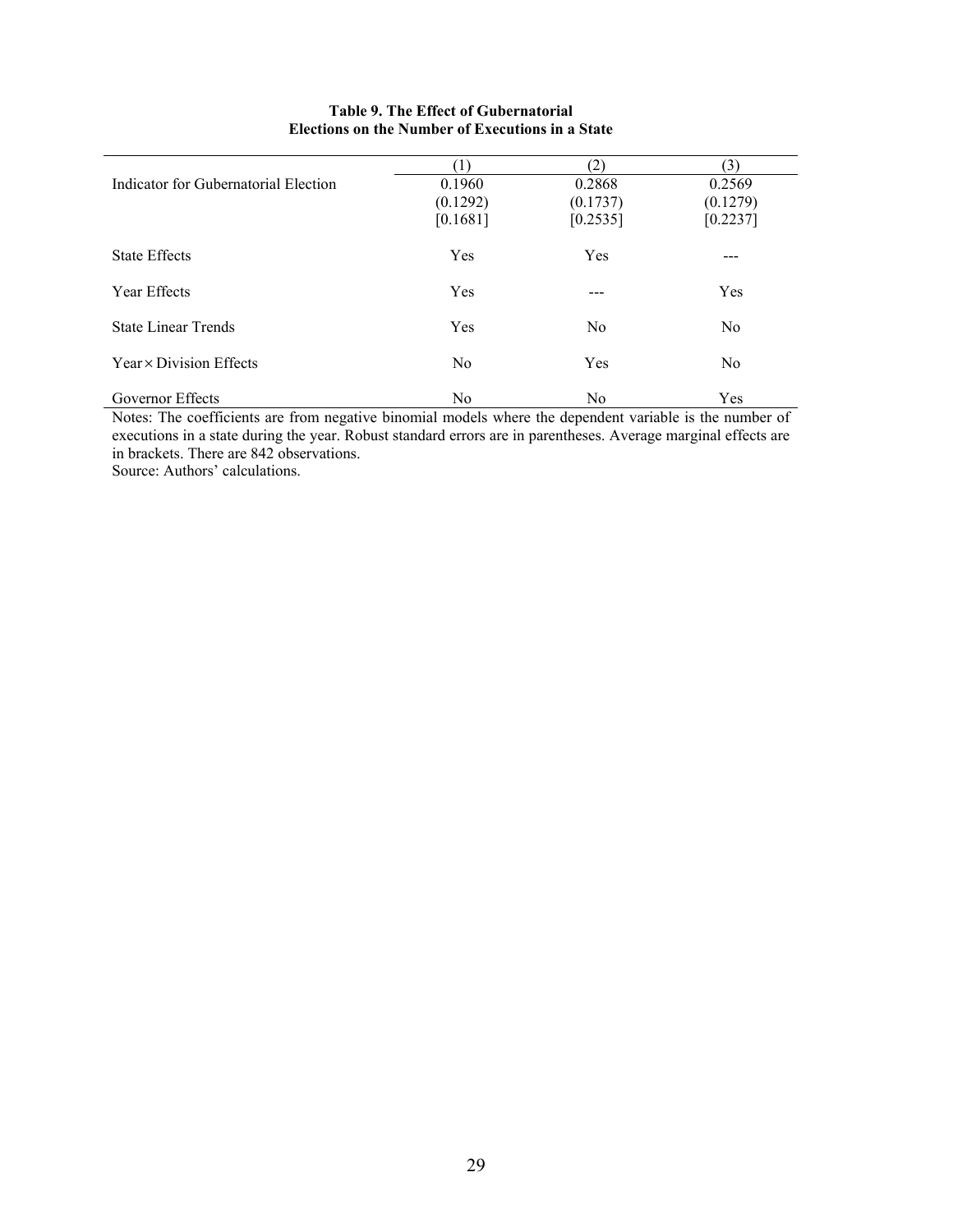#### **Table 10. Sample Probabilities That Inmates Leave Death Row in a Year**

|                                                                                   | Yearly Sample Probability |
|-----------------------------------------------------------------------------------|---------------------------|
| Inmate executed                                                                   | 0.0126                    |
|                                                                                   |                           |
| Inmate dies because of other reason                                               | 0.0042                    |
|                                                                                   |                           |
| Inmate's death sentence is overturned                                             | 0.0362                    |
| Notes: Tabulations of outcomes of all inmates on death row between 1977 and 1999. |                           |
| 42,239 inmate/year cells.                                                         |                           |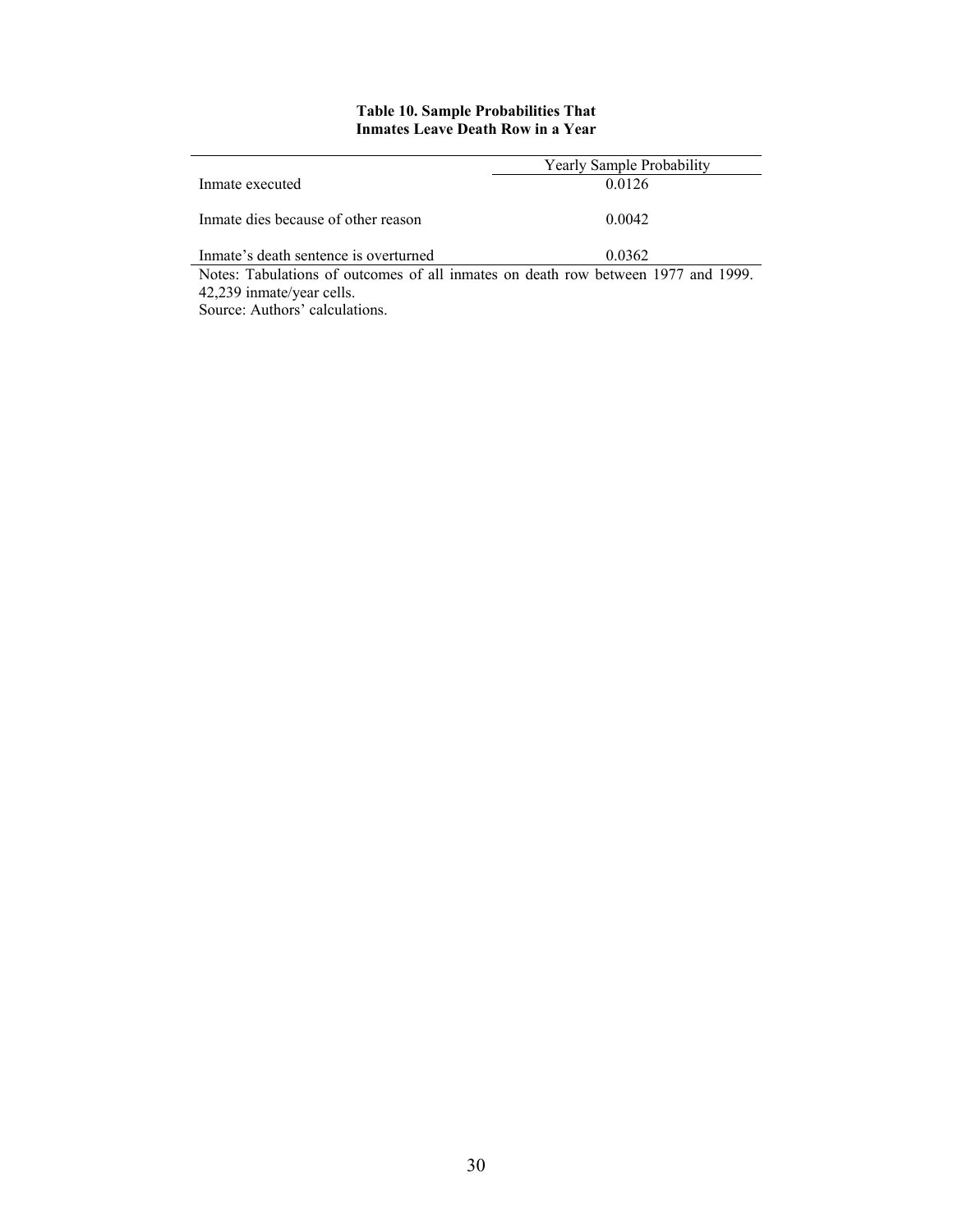|                                      |                | <b>Execution Transition</b> |          |                | Death Sentence Overturned Transition |             |
|--------------------------------------|----------------|-----------------------------|----------|----------------|--------------------------------------|-------------|
|                                      |                | (2)                         | (3)      | (4)            | (5)                                  | (6)         |
| Indicator for Gubernatorial Election | 0.2818         | 0.4016                      | 0.2172   | $-0.0753$      | 0.0864                               | $-0.0212$   |
|                                      | (0.1745)       | (0.1345)                    | (0.4243) | (0.1153)       | (0.4599)                             | (0.1591)    |
|                                      | [0.0038]       | [0.0054]                    | [0.0029] | $[-0.0026]$    | [0.0027]                             | $-0.0008$ ] |
| <b>State Effects</b>                 | Yes            | Yes                         | $---$    | Yes            | Yes                                  | ---         |
| Year Effects                         | Yes            | $---$                       | Yes      | Yes            | $---$                                | Yes         |
| <b>State Linear Trends</b>           | Yes            | No                          | No       | Yes            | N <sub>0</sub>                       | No          |
| Year × Division Effects              | N <sub>0</sub> | Yes                         | No       | N <sub>o</sub> | Yes                                  | No.         |
| Governor Effects                     | No             | No.                         | Yes      | N <sub>0</sub> | N <sub>0</sub>                       | Yes         |

#### **Table 11. The Effect of Gubernatorial Elections on the Transitions of Death Row Inmates**

Governor Effects No No No No Yes No Yes No Yes No Yes No No No Yes No No No Yes No Yes No Yes No Yes No Yes No Res November 2011 and are adjusted to take into account the correlation of observations within states. Specification also includes dummies for race, marital status, sex and time on death row. Average marginal effects are in brackets. There are 42,239 observations.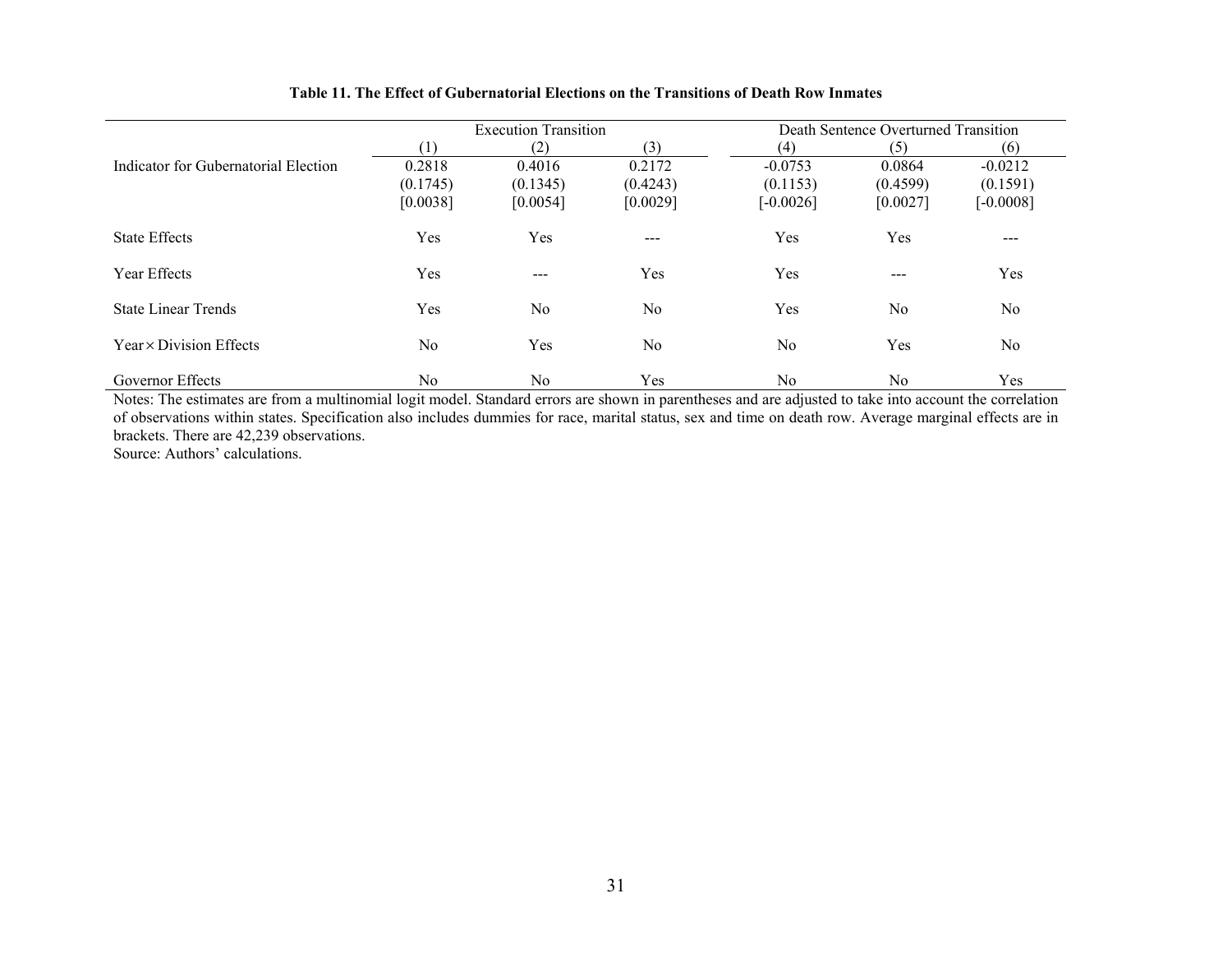|                                      |                | (2)            | (3)            |
|--------------------------------------|----------------|----------------|----------------|
| Indicator for Gubernatorial Election | .2728          | .0674          | $-.0608$       |
|                                      | (.2660)        | (.3219)        | (.3648)        |
|                                      | $[.0200]$      | $0035$         | $[-.0032]$     |
|                                      |                |                |                |
| <b>State Effects</b>                 | Yes            | Yes            | ---            |
| Year Effects                         | Yes            |                | Yes            |
|                                      |                |                |                |
| <b>State Linear Trends</b>           | Yes            | N <sub>0</sub> | N <sub>0</sub> |
|                                      |                |                |                |
| Year × Division Effects              | N <sub>0</sub> | Yes            | No.            |
|                                      |                |                |                |
| Governor Effects                     | No             | No             | Yes            |

### **Table 12. The Effect of Gubernatorial Elections on Whether a State Commutes a Death Sentence during the Year**

Notes: The coefficients are from probit models where the dependent variable is an indicator for whether a state commutes a death sentence during the year. Robust standard errors are in parentheses. Average marginal effects are in brackets. There are 842 observations. Source: Authors' calculations.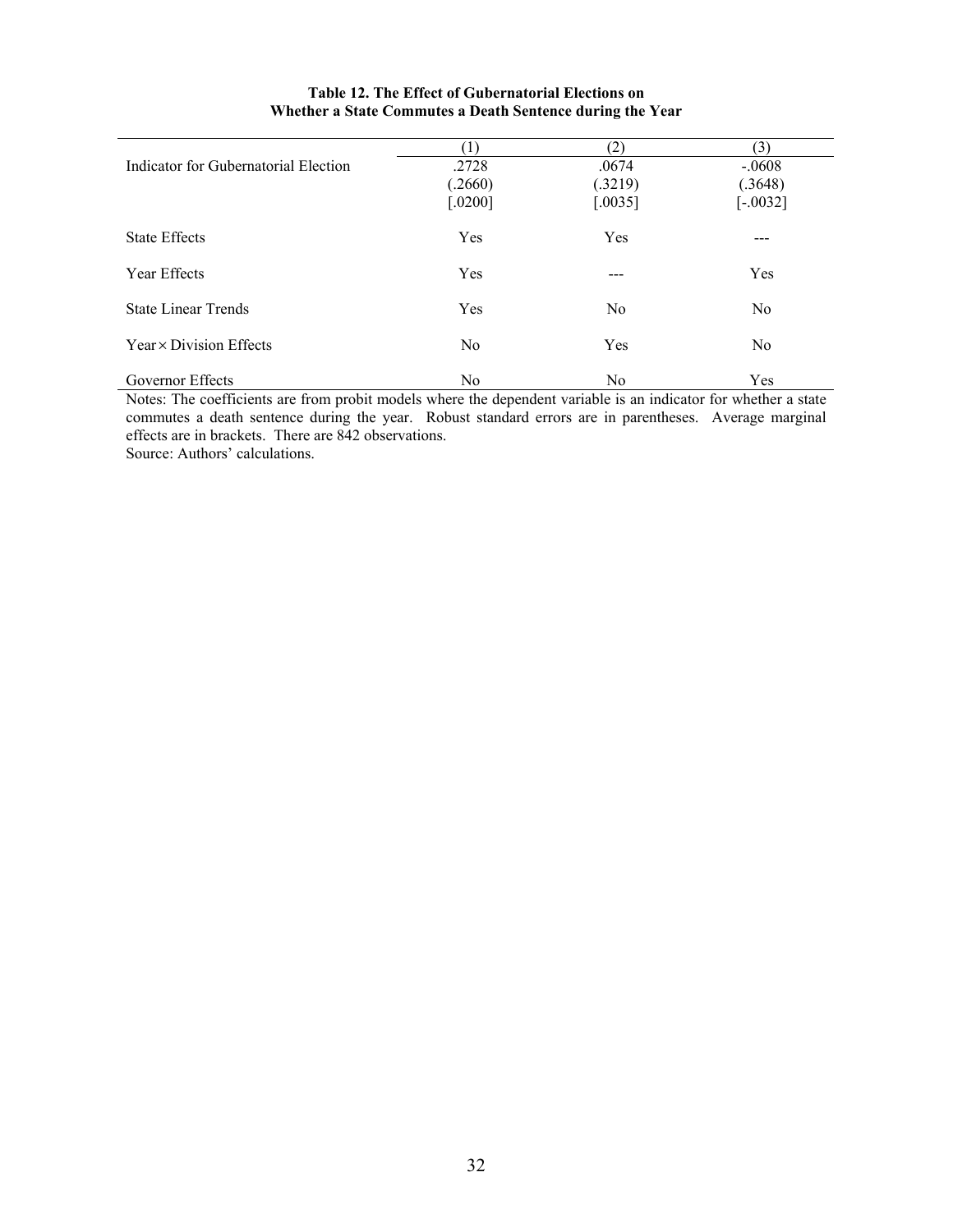|                                                             |                                         | (2)            | $\mathfrak{Z}$               |  |
|-------------------------------------------------------------|-----------------------------------------|----------------|------------------------------|--|
| Indicator for Gubernatorial Election                        | $-.1777$                                | $-.0885$       | $-.1288$                     |  |
|                                                             | (.0902)                                 | (.1407)        | (.0806)                      |  |
| <b>State Effects</b>                                        | Yes                                     | Yes            | ---                          |  |
|                                                             |                                         |                |                              |  |
|                                                             |                                         | ---            |                              |  |
| <b>State Linear Trends</b>                                  | Yes                                     | N <sub>0</sub> | N <sub>0</sub>               |  |
|                                                             |                                         |                |                              |  |
|                                                             |                                         |                |                              |  |
|                                                             |                                         |                |                              |  |
| Year Effects<br>Year × Division Effects<br>Governor Effects | Yes<br>N <sub>0</sub><br>N <sub>0</sub> | Yes<br>No      | Yes<br>N <sub>0</sub><br>Yes |  |

#### **Table 13. The Effect of Gubernatorial Elections on the Amount of Time a Person Executed Is on Death Row**

Notes: The coefficients are from OLS regression models where the dependent variable is the logarithm of the average time the people executed in a state during the year spent on death row. Robust standard errors are in parentheses. There are 199 observations.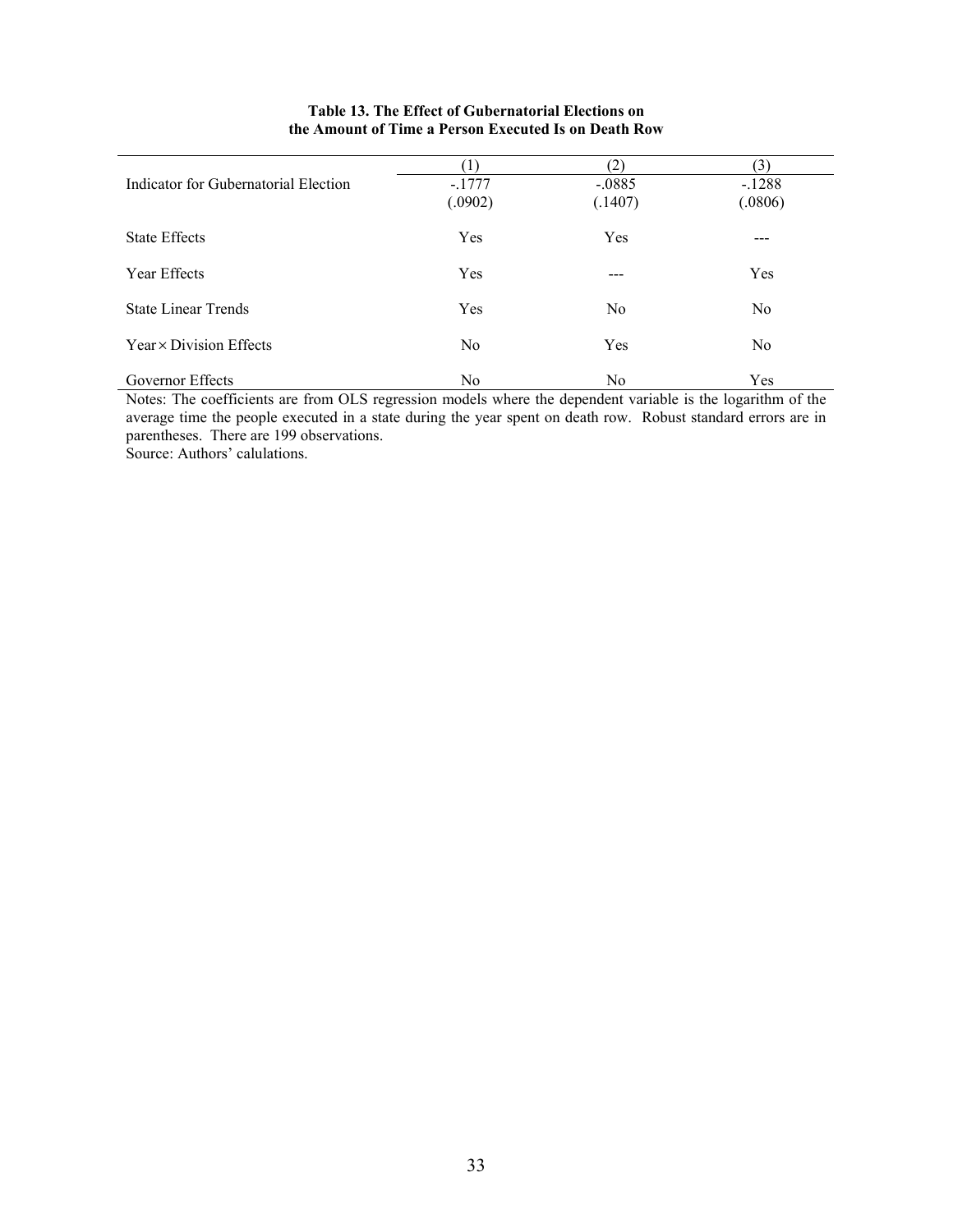

Source: Authors' calculations.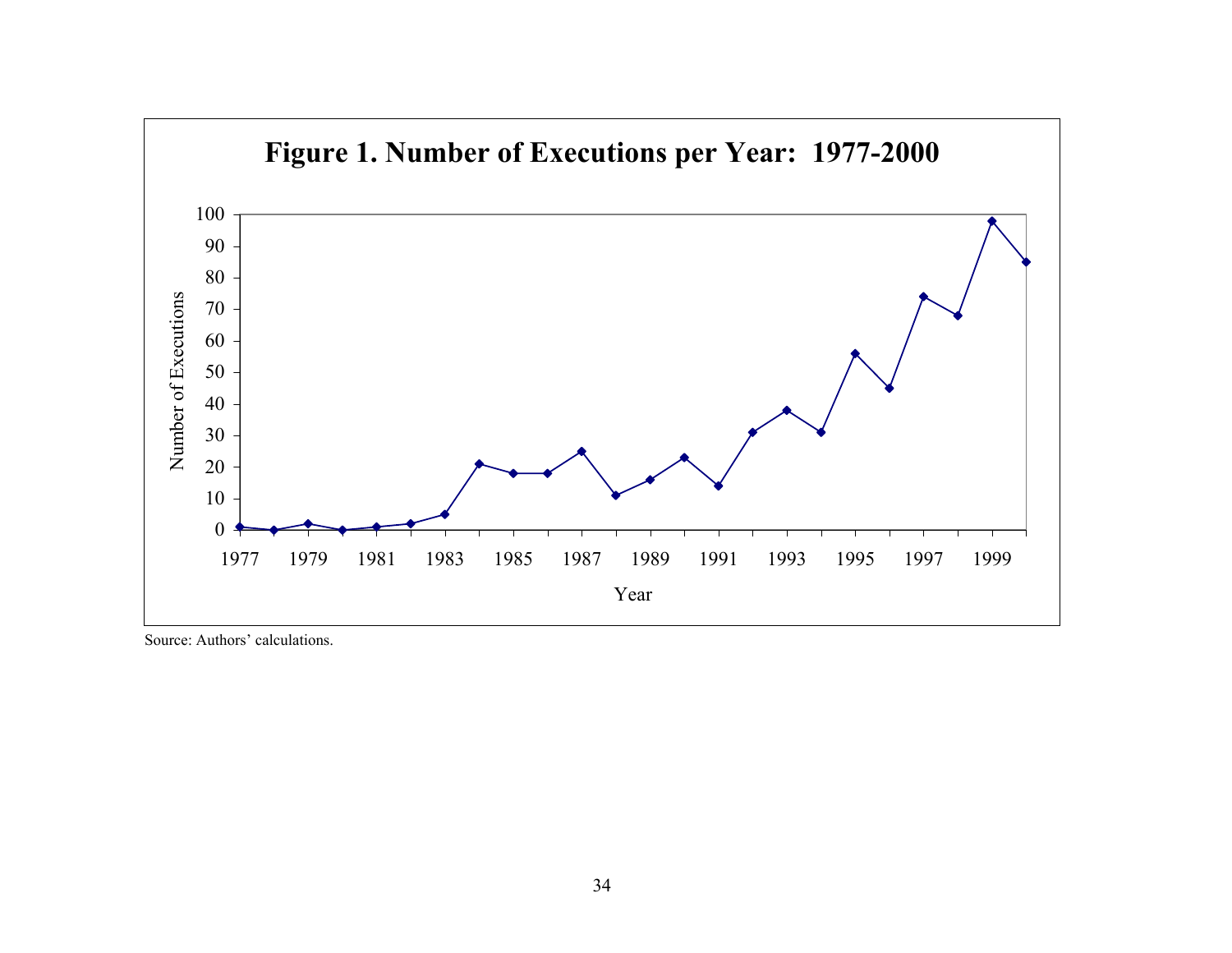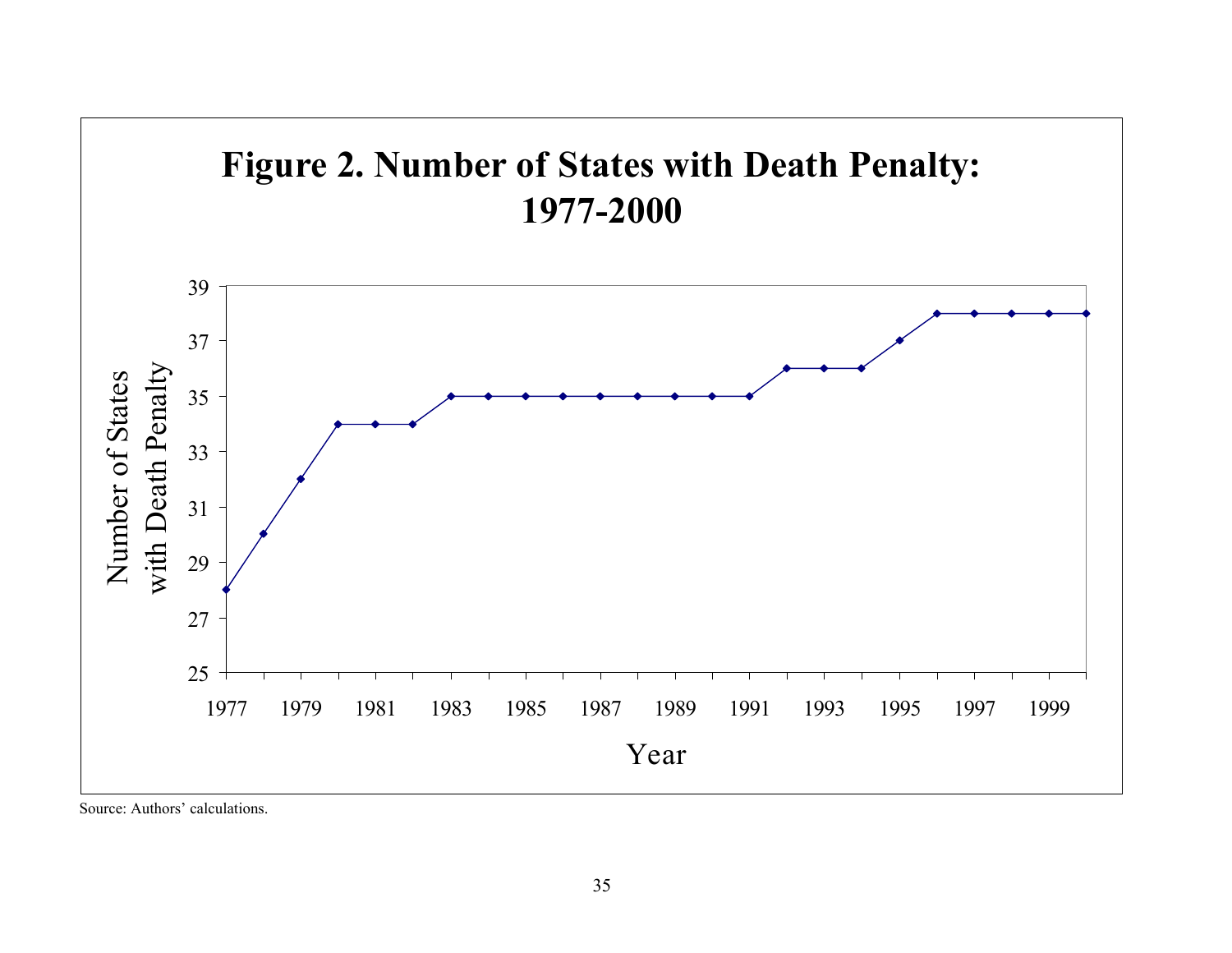

Source: Authors' calculations.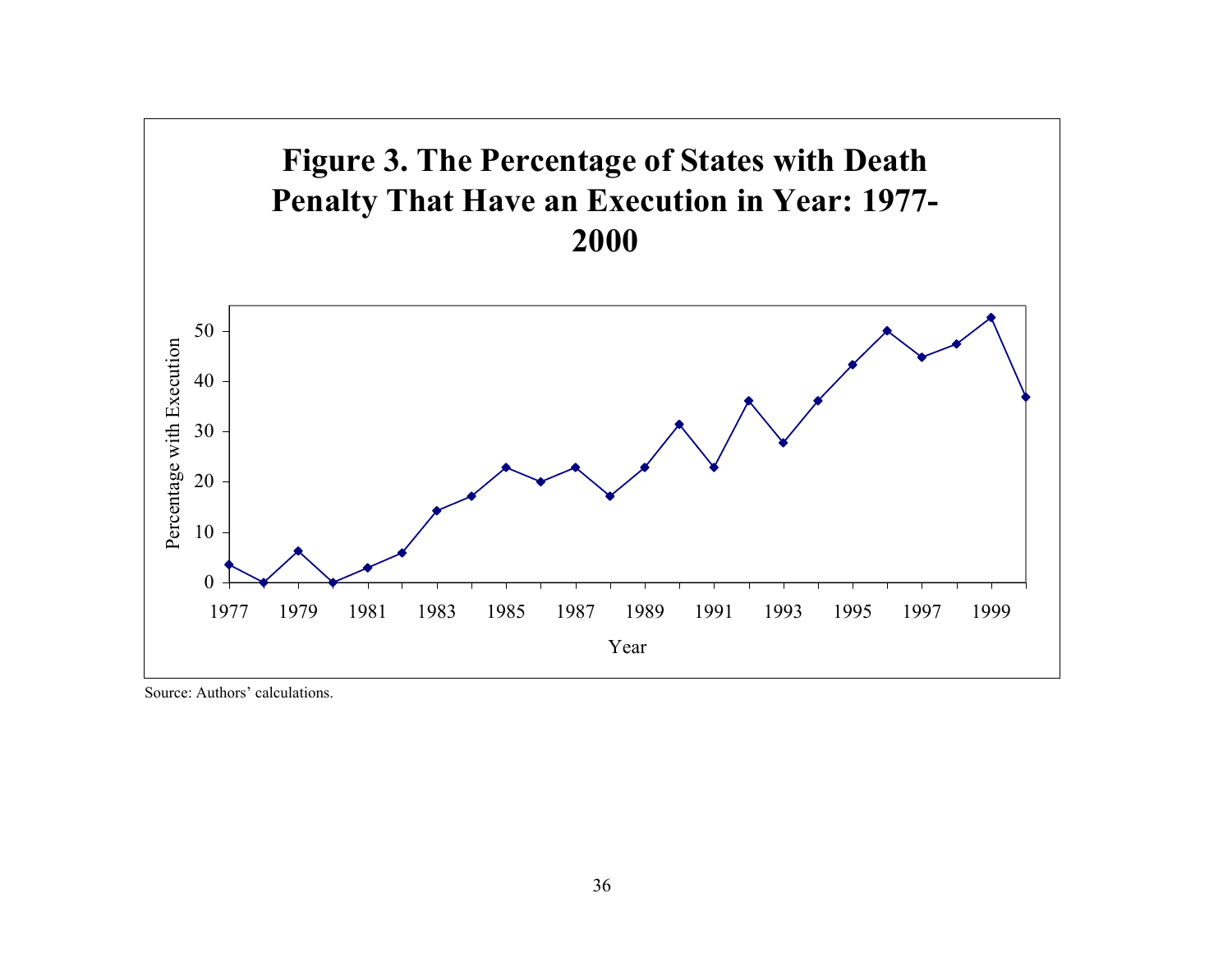# **References**

- Baldus, David C., George Woodworth, and Charles A. Pulaski. 1990. *Equal Justice and the Death Penalty: A Legal and Empirical Analysis*. Boston, MA: Northeastern University Press.
- Barone, Michael, Grant Ujifusa, and Douglas Matthews. various years. *The Almanac of American Politics*. Washington, DC: National Journal.
- Council of State Governments. 2001. *The Book of the States*. Lexington, KY: Council of State Governments.
- Culver, John H. 1999. "Capital Punishment Politics and Policies in the States, 1977-1997." *Crime, Law & Social Change* 32: 287-300.
- Death Penalty Information Center. 2001. *Executions in the U.S. 1976-1986*. Washington, DC: Death Penalty Information Center. http://www.deathpenaltyinfo.org/dpicexec76-86.html.
- Ehrlich, Isaac. 1975. "The Deterrent Effect of Capital Punishment: A Question of Life and Death." *American Economic Review* 65: 397-417.
- Ehrlich, Isaac. 1977. "Capital Punishment and Deterrence: Some Further Thoughts and Additional Evidence." *Journal of Political Economy* 85: 741-788.
- Ehrlich, Isaac, and Zhigiang Liu. 1999. "Sensitivity Analysis of the Deterrence Hypothesis: Let's Keep the Econ in Econometrics." *Journal of Law and Economics* 42: 455-487.
- Espy, M. Watt, and John Ortiz Smykla. 1994. *Executions in the United States, 1608-1991: The Espy File* [computer file]. Compiled by John Ortiz Smykla, University of Alabama. Ann Arbor, MI: Inter-university Consortium for Political and Social Research [producer and distributor].
- Glaeser, Edward, and Bruce Sacerdote. 2000. "The Determinants of Punishment: Deterrence, Incapacitation, and Vengeance." NBER Working Paper No. 7676. Cambridge, MA: National Bureau of Economic Research.
- Grogger, Jeffrey. 1990. "The Deterrent Effect of Capital Punishment: An Analysis of Daily Homicide Counts." *Journal of the American Statistical Association* 85: 295-303.
- Gross, Samuel R., and Robert Mauro. 1984. "Patterns of Death: An Analysis of Racial Disparities in Capital Sentencing and Homicide Victimization." *Stanford Law Review* 37: 27-153.
- Kubik, Jeffrey, and John Moran. 2001. "Can Policy Changes be Treated as Natural Experiments? Evidence from State Excise Taxes." Center for Policy Research Working Paper No. 39. Syracuse, NY: Syracuse University.
- Langbein, Laura. 1999. "Politics, Rules, and Death Row: Why States Eschew or Execute Executions." *Social Science Quarterly* 80: 629-647.